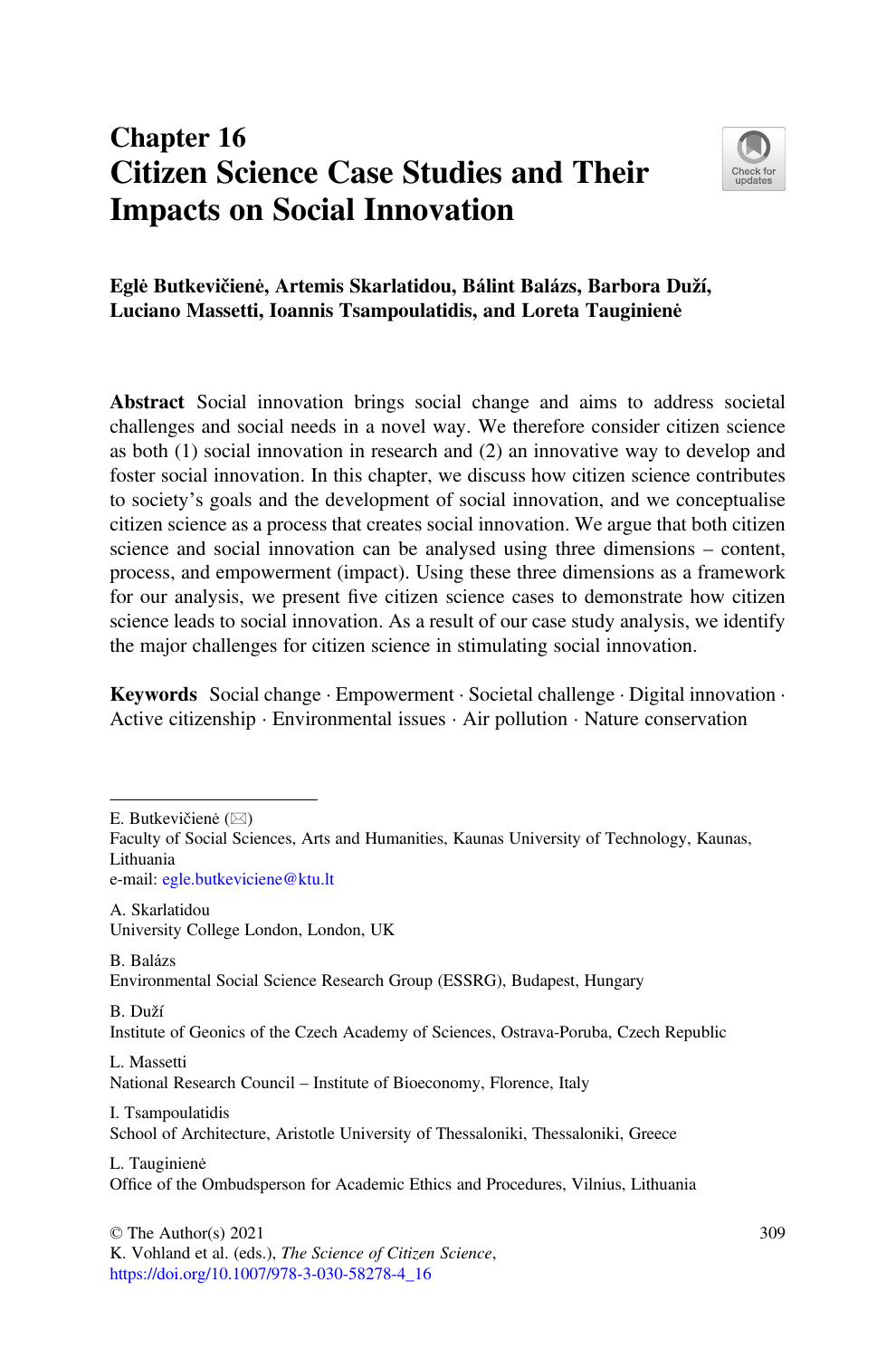### Introduction

Social innovation is a key topic in both policy and academic discourses. Over the last few decades, there has been a special focus on innovation in the European Union (EU) Framework Programmes (FP5, FP6, FP7, and Horizon 2020) as well as in the smart specialisation strategies of each EU country (e.g. social innovation in Lithuania and sustainable innovation in Italy, Hungary, Greece, and the UK). The EU has funded many projects that explicitly or implicitly reference social innovation. Examples include the FP6 project KATARSIS (Growing Inequality and Social Innovation: Alternative Knowledge and Practice in Overcoming Social Exclusion in Europe); the FP7 project SI-DRIVE (Social Innovation: Driving Force of Social Change); and the H2020 projects SIC (Social Innovation Community) and DSI4EU (Digital Social Innovation for Europe). There is also increasing interest in the topic of citizen science. This is mainly reflected in the EU programme 'Science with and for Society' (SwafS) that aims to build capacity and develop innovative ways of connecting science to society (Horizon 2020 [n.d.\)](#page-17-0). The EU has already funded many projects related to citizen science; recent examples include Doing It Together Science (DITOs) and the EU-Citizen.Science platform.

A similar discourse around the importance of social innovation also exists in academic research. Social innovation is understood as a new practice or initiative that makes it possible to address societal challenges in various contexts, such as the environment, education, employment, culture, health, and economic development, but also in terms of achieving social goals (Viñals and Rodriguez [2013](#page-19-0)) and bringing about social change (Dias and Partidário [2019\)](#page-17-1). The literature provides a myriad of approaches towards social innovation, including linking social innovation to sustainable development (Eichler and Schwarz [2019](#page-17-2)), capacity building (Howaldt et al. [2018\)](#page-18-0), digitisation (Bria et al. [2015](#page-17-3)), and urban development (Gerometta et al. [2005\)](#page-17-4). Concurrently, citizen science projects are tackling a range of related issues, including the environment and biodiversity (Ries and Oberhauser [2015\)](#page-18-1), sustainable development (Irwin [1995\)](#page-18-2), and health (Wang et al. [2019](#page-19-1)). These synergies between citizen science and social innovation show their interconnectedness. The connection between these two concepts is twofold: (1) citizen science leading to social innovation and (2) citizen science as social innovation. This chapter explores the latter perspective.

The chapter is composed of four sections. The first section presents the concept of social innovation and its historical development as well as perspectives of social innovation analysis. The second section introduces the conceptualisation of linkage between social innovation and citizen science. These two sections are linked by the argument that both citizen science and social innovation can be analysed using three dimensions – *content, process,* and *empowerment (impact)*. The third section illustrates how citizen science projects result in the development of social innovations, revealing their content, process, and empowerment (impact) dimensions. The fourth section concentrates on understanding the challenges that hinder the potential of citizen science to create social innovations and providing recommendations and future trends for research.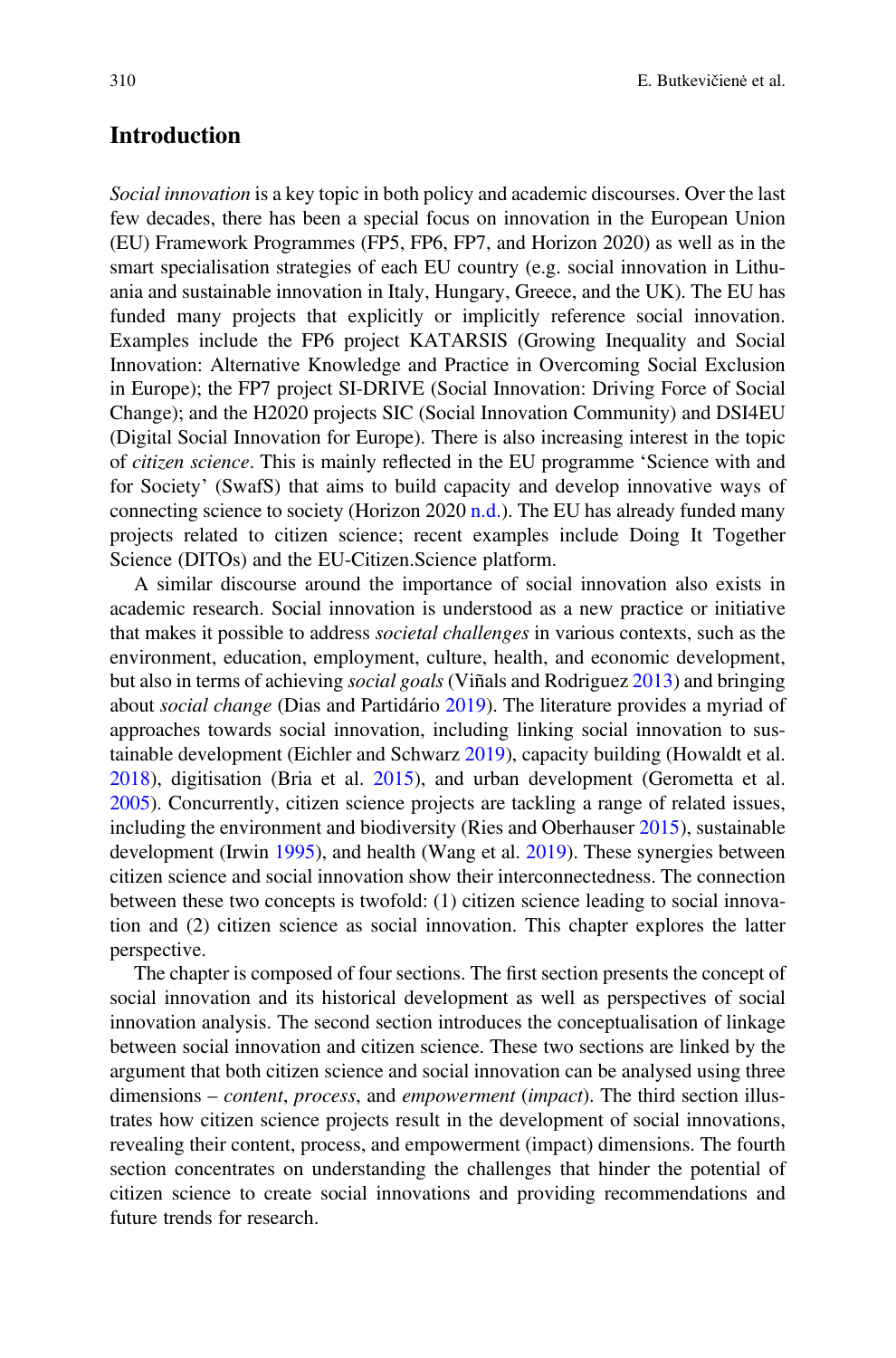# Conceptualising Social Innovation: History and Current Developments

Social innovation is a broad, multifaced concept. Although interest in social innovation is increasing (Eichler and Schwarz [2019](#page-17-2)), the concept itself is still difficult to define because the meaning of the term 'social innovation' varies across research contexts and disciplines (Rüede and Lurtz [2012\)](#page-18-3). As stated by Phills et al. ([2008\)](#page-18-4), it can be 'a product, production process, or technology (much like innovation in general) ... it can also be a principle, an idea, a piece of legislation, a social movement, an intervention, or some combination of them' (p. 39). Although 'social innovation as a phenomenon has been constantly present in the evolution of human societies', the concept of social innovations 'appeared in social science discourses only during the last decades scattered throughout various disciplines as public administration, history, social movements, management, social psychology, economics, and social entrepreneurship' (Cajaiba-Santana [2014,](#page-17-5) p. 44).

There is a mutual conditionality between social innovation and social change. The potential of social innovations to create social change has been emphasised by many who view social innovation as a driver or a vehicle of social change (Cajaiba-Santana [2014](#page-17-5); Phills et al. [2008](#page-18-4)). On the other hand, social innovations are shaped by sociocultural, economic, and political environments (Phills et al. [2008\)](#page-18-4). Thus, social innovation is both an object and a driver of social change.

Social innovations should not be understood as antithetical to technological innovations. Many social innovations directly or indirectly use technologies and/or initiate technological innovations. The concept of digital social innovation shows that these two types of innovations co-evolve. Digital social innovations 'inspir [e] digital solutions to social challenges' (Bria et al. [2015](#page-17-3), p. 4) and are defined as 'a type of social and collaborative innovation in which innovators, users and communities collaborate using digital technologies to co-create knowledge and solutions for a wide range of social needs and at a scale and speed that was unimaginable before the rise of the Internet' (Bria et al. [2015](#page-17-3), p. 9).

There are many ways to analyse social innovations, from generic to specific frameworks. It is common to use a generic framework in innovation analysis, for example, the one suggested by Carayannis et al. ([2003\)](#page-17-6) which focuses on four main aspects: (1) the *content of innovation*; (2) the *process of innovation*; (3) the *context of innovation*; and (4) the *impact of innovation*. While Moulaert et al.  $(2005)$  $(2005)$  stress three dimensions of social innovations: (1) the content/product dimension ('satisfaction of human needs that are not currently satisfied, either because "not yet" or because "no longer" perceived as important by either the market or the state' (p. 1976)); (2) the process dimension ('changes in social relations, especially with regard to governance, that enable the above satisfaction, but also increase the level of participation of all but especially deprived groups in society' (p. 1976)); and (3) the empowerment dimension ('increasing the socio-political capability and access to resources needed to enhance rights to satisfaction of human needs and participation' (p. 1976)).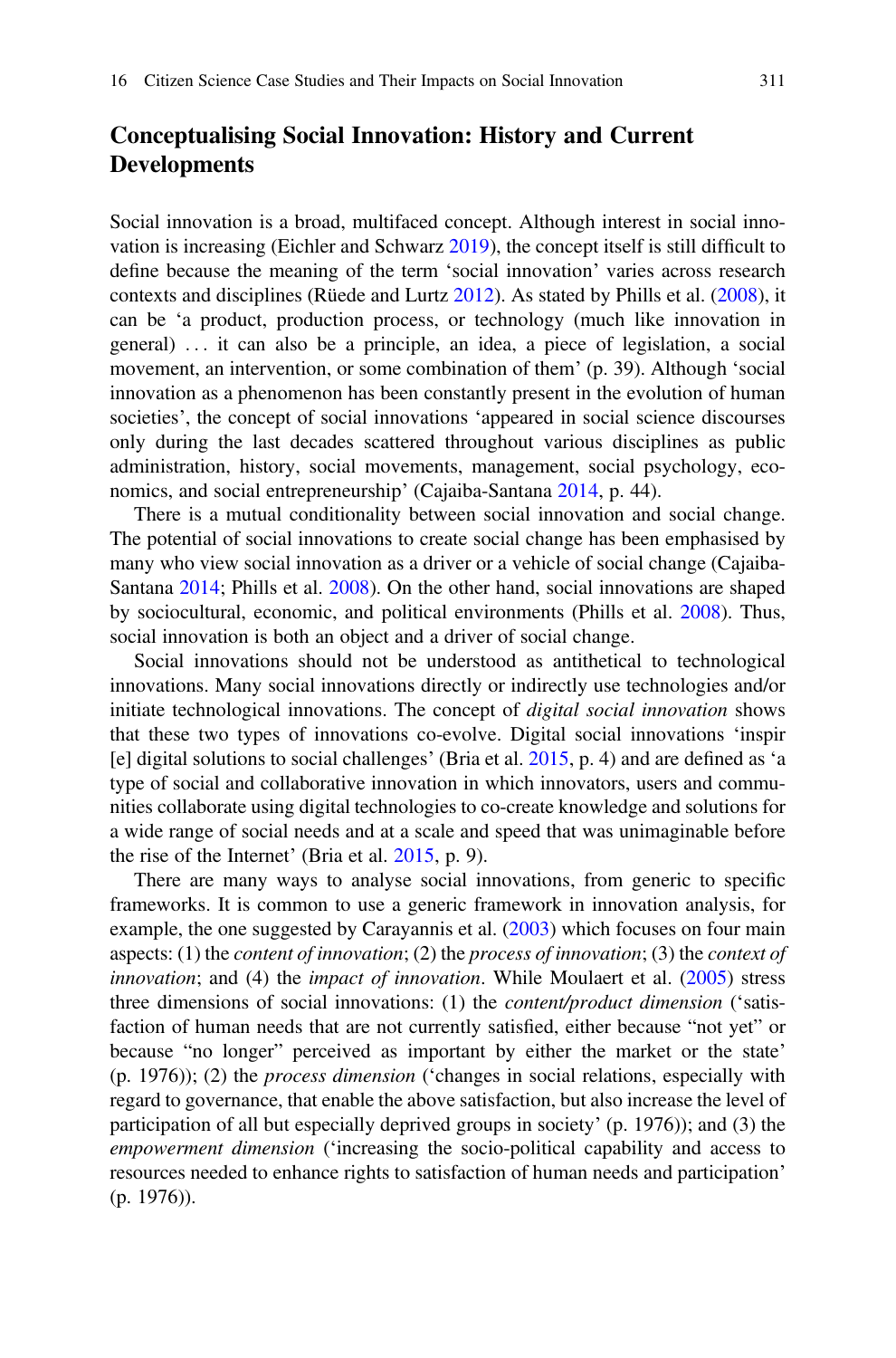To sum up, the conceptualisation of social innovation shows that public interest, participation, and engagement are crucial for successful social innovation. All these require social capital, public trust, cooperation among citizens, and knowledge co-creation.

#### Linking Social Innovation and Citizen Science

The number of social innovation definitions outlined results in a broad variety of terms associated with social innovation in various disciplines. As Putnam ([2000\)](#page-18-6) and Grimm et al. ([2013\)](#page-17-7) state, in organisational studies, social innovation is framed as social capital, participatory process, and citizen engagement; in territorial studies as community formation and participation; in environmental studies as sustainability; in entrepreneurship studies as social entrepreneurship and co-creation; and in social policy as public engagement. They have one common denominator: inclusivity. Meanwhile, citizen science is also identified with a myriad of terms, such as participatory action research, public participation in scientific research, community-based participatory research, and collaborative civic science (Christopherson et al. [2018;](#page-17-8) Eitzel et al. [2017](#page-17-9)); however, citizen science also appears as an umbrella term for such research (see also Haklay et al., this volume, Chap. [2](https://doi.org/10.1007/978-3-030-58278-4_2)).

Social innovation and citizen science serve similar purposes and are therefore interconnected. Social innovation is aligned with several purposes, such as to encourage diverse change (e.g. social, political, systemic, behavioural); to prompt creativity; to act for the societal good (e.g. solve social problems, improve the general quality of life); and to pave the way for new opportunities (Farmer et al. [2018;](#page-17-10) Grimm et al. [2013](#page-17-7); Lagares Izidio et al. [2018;](#page-18-7) Nicolopoulou et al. [2017](#page-18-8); Tsai-Hsun [2016](#page-19-2)). Meanwhile, citizen science aims to solve certain societal issues through co-creation and other participatory approaches as well as to contribute to scientific value (see for more detail Haklay et al., this volume, Chap. [2](https://doi.org/10.1007/978-3-030-58278-4_2)). Hence, citizen science could be seen from two perspectives. First, citizen science as social innovation, that is, citizen science is an innovative way of carrying out scientific research (e.g. the Zooniverse platform as digital social innovation). Second, social innovation indirectly develops and is an outcome of (some) citizen science projects and complements other significant citizen science impacts. The latter will be comprehensively explored in the next section by presenting five citizen science case studies.

Given the conceptual affinity of social innovation and citizen science, the kernel of both social innovation and citizen science is co-creation. To be more specific, citizen science is a goal-oriented social innovation which aims to build a sustainable and inclusive society (Grimm et al. [2013](#page-17-7)); this can be via inclusion in scientific discovery (mostly evident in scientist-led citizen science practices) or by fostering sustainability and the societal good (mostly evident in community-led citizen science practices; see Göbel et al., this volume, Chap. [17](https://doi.org/10.1007/978-3-030-58278-4_17)). Citizen science is also a processoriented social innovation which induces social interaction and self-actualisation (Grimm et al. [2013](#page-17-7)). Moreover, citizen science fulfils three dimensions – content,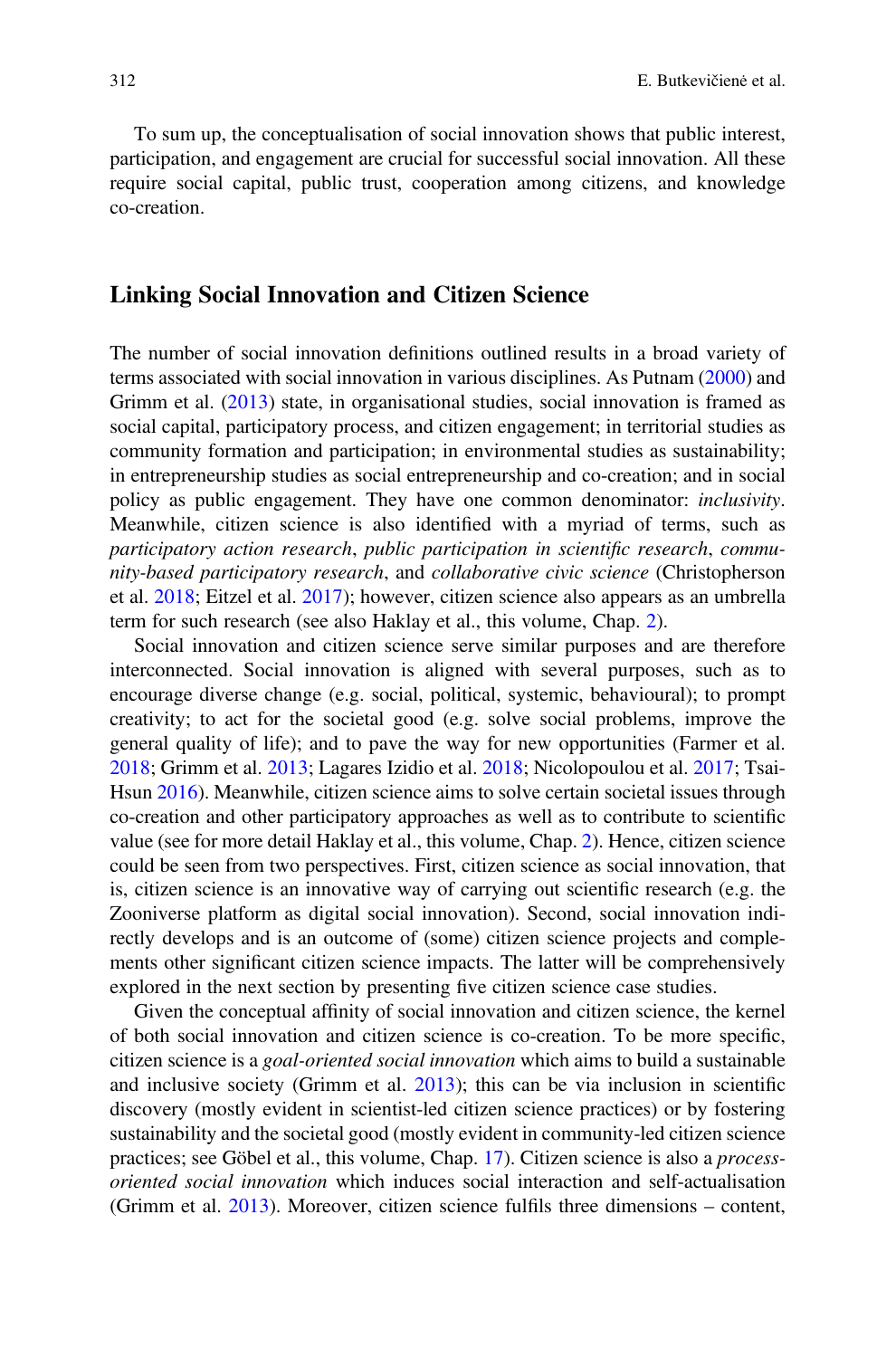process, and empowerment (impact) – inherent to social innovation (Hillier et al. [2004;](#page-17-11) Moulaert et al. [2005\)](#page-18-5). These dimensions fit well with the purposes of citizen science projects; they usually focus on lay people and their contribution to the maintenance of moral values in science as well as to science-produced welfare development (Münkler [2001](#page-18-9) as cited in Gerometta et al. [2005](#page-17-4)). Hence, these appeal to the togetherness of participants, particularly in Extreme Citizen Science which is characterised by a high capacity for social change and involvement in scientific practice in general (da Cunha [2015](#page-17-12)) (see also Case Study A).

Furthermore, letting the knowledge of citizens penetrate and modify scientific practice creates a more favourable environment for social innovations (Novak et al. [2018;](#page-18-10) Schäfer and Kieslinger [2016\)](#page-18-11) as well as more transparent solutions (Novak et al. [2018](#page-18-10)). Given this reasoning, it seems reasonable to marry these two concepts and explore more closely the social innovation impacts of citizen science. Social innovation affects social practices (Schäfer and Kieslinger [2016](#page-18-11)), and by doing so it transforms into citizen science in various ways: by affecting social structures, academic settings, academic culture, behavioural patterns of scientists, and other processes of scientific practice.

### Citizen Science Case Studies and Social Innovation

In this section, we provide case studies from citizen science projects showing how citizen science relates to the concept of social innovation from different perspectives (see Table [16.1\)](#page-5-0). The first case study describes how Extreme Citizen Science projects and technologies for social innovation provide the methods and tools to support communities all over the world – regardless of local people's background, literacy levels, and cultural and environmental contexts – to collect, analyse, and act on information to address community needs (as identified by them), promote equality, and help achieve environmental sustainability at both local and global scales. The second case study, looking at *Dejchej! Brno* (Breathe Brno) and *Můžu dýchat* ('Can I breathe?'), illustrates innovative ways to build inter-sectoral social ties and social capital in the community as well as expand opportunities for the public to use open data in the Czech Republic. The third case study, Fortepan, is an example of how communities can use open data for historical memory in Hungary via different ways of knowing, doing, organising, and framing their activities. The fourth case study, INVOLEN, presents an Italian experience of science and environmental education and shows how citizen science projects can help to build inter-sectoral social ties and social capital. The fifth case study, Improve My City, describes how citizens and government can communicate and collaborate to improve their neighbourhood by reporting local problems and suggesting new ideas through their mobile phones. All the case studies include examples of how citizen science can lead to social innovation.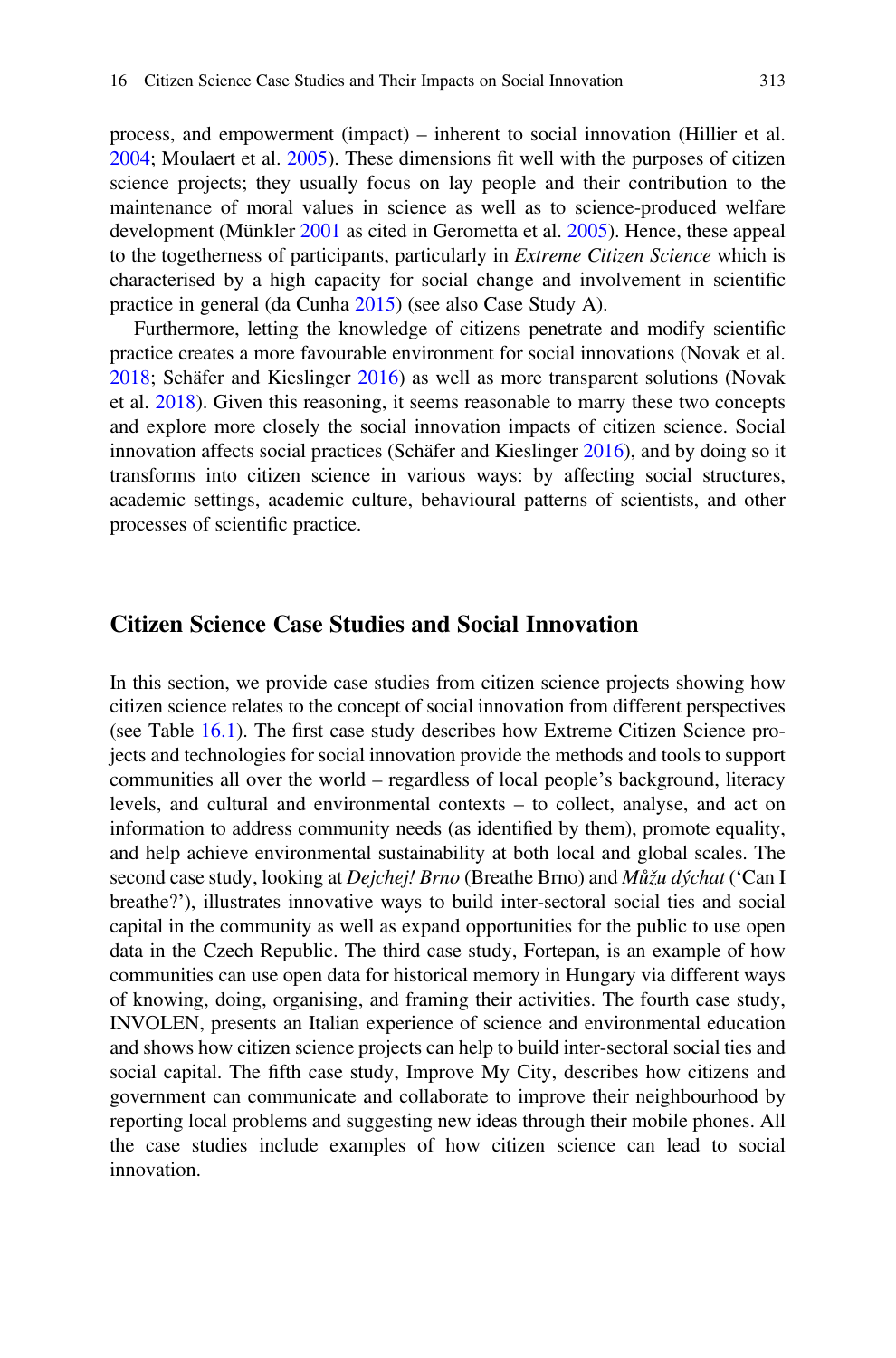|                                                                                                                                                           |                                         | Geographical                                                    |                                                                                         |
|-----------------------------------------------------------------------------------------------------------------------------------------------------------|-----------------------------------------|-----------------------------------------------------------------|-----------------------------------------------------------------------------------------|
| Case study                                                                                                                                                | Duration                                | location                                                        | Stakeholders                                                                            |
| A. Extreme Citizen Science pro-<br>jects and technologies for social<br>innovation (https://www.geog.<br>ucl.ac.uk/research/research-cen<br>tres/excites) | $5+$ years                              | Worldwide                                                       | Local communities,<br>NGOs, scientific experts,<br>others (depending on the<br>project) |
| B. Breathe Brno and 'can I<br>$breather$ ? – citizen projects pro-<br>moting air quality                                                                  | 6+ years                                | Brno, Czech<br>Republic                                         | NGOs, scientific experts,<br>public institutions, local<br>governance                   |
| C. Fortepan – online<br>crowdsourced photo collection<br>documenting the twentieth<br>century                                                             | $10+$ years                             | Hungary                                                         | Academic researchers.<br>amateur researchers, photo<br>enthusiasts                      |
| D. INVOLEN – intergenerational<br>learning for nature conservation<br>volunteers                                                                          | 32 months                               | Italy                                                           | Schoolteachers, NGOs,<br>scientific experts,<br>researchers, students,<br>older people  |
| E. Improve My City – direct cit-<br>izen-government communication<br>and collaboration platform                                                           | Initially<br>3 years,<br>now<br>ongoing | Thessaloniki,<br>Greece (also in<br>various cities<br>globally) | Citizens, local authorities,<br>policymakers                                            |

#### <span id="page-5-0"></span>Table 16.1 Descriptions of case studies

# Case Study A: Extreme Citizen Science Projects and Technologies for Social Innovation

Context Extreme Citizen Science is defined as a philosophy of 'situated, bottom up practices which take into account local needs, practices and cultures and which work with broad networks of people in order to design and build new devices as well as knowledge creation processes which can truly transform the world'.<sup>[1](#page-5-1)</sup> Extreme Citizen Science research group (ExCiteS) projects and their associated technologies, developed with the aim of supporting individuals and communities in the collection of traditional ecological knowledge (TEK) and other environmental knowledge to provide the evidence needed to resolve local issues, are an essential requirement for taking further action which can have real impacts.

The two main tools which have been developed for this purpose are Sapelli and Tap&Map. Sapelli is an open-source data collection app for Android devices, which supports offline and autonomous data synchronisation via SMS and the Internet. Its interface is icon based, and information is organised using hierarchical decision trees, which are codeveloped with local communities during the free, prior, and informed consent (FPIC) and community protocol (CP) processes which are implemented by all ExCiteS projects (for further information on the FPIC and CP

<span id="page-5-1"></span><sup>&</sup>lt;sup>1</sup>As defined on ExCiteS home page: <https://www.geog.ucl.ac.uk/research/research-centres/excites>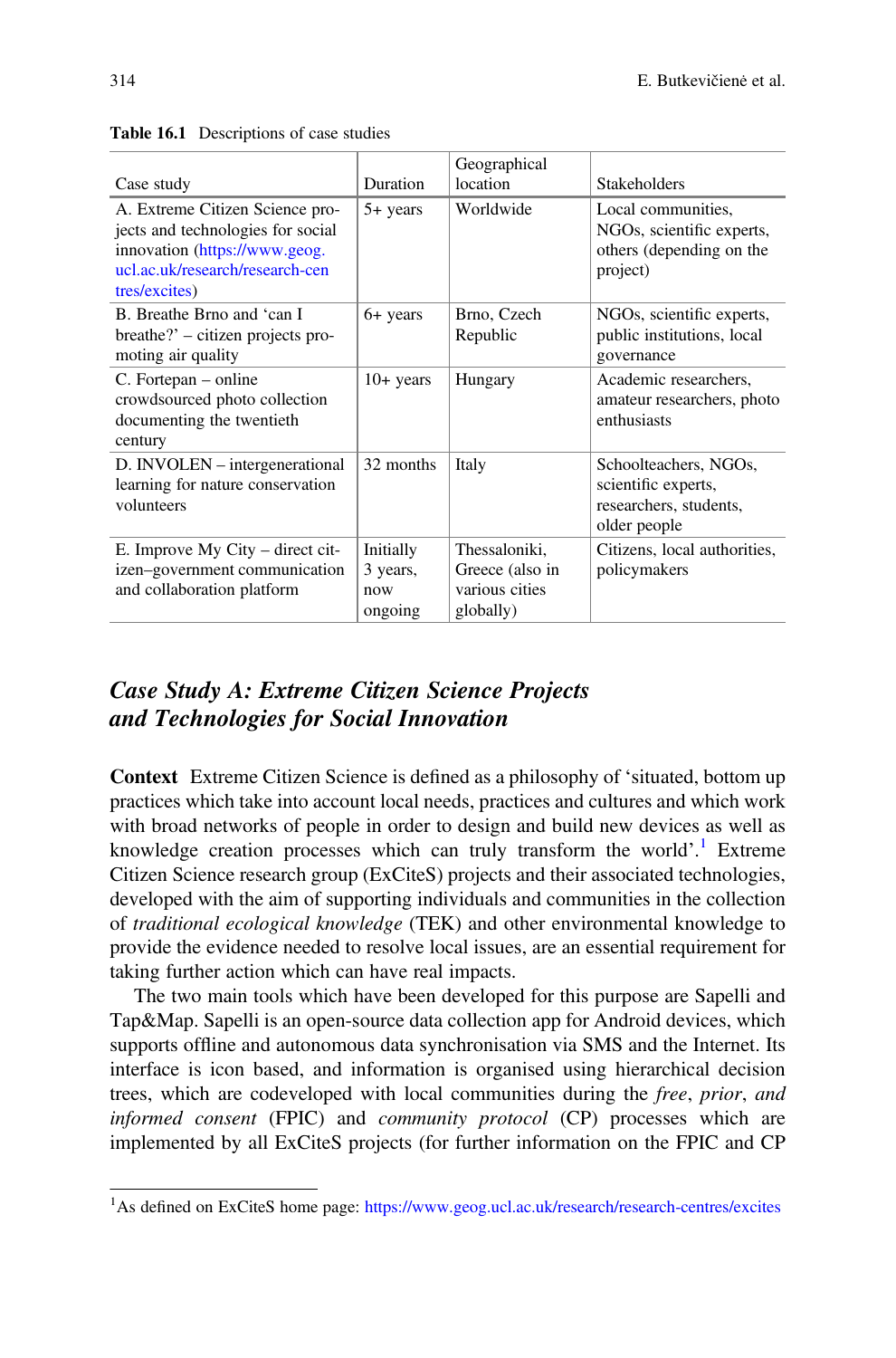processes, the reader may refer to Tauginienė et al., this volume, Chap. [20\)](https://doi.org/10.1007/978-3-030-58278-4_20). Although Sapelli was developed to support users with limited or no literacy skills, interaction problems with complex hierarchical structures and difficulties in registering input from touching screen interfaces (when users suffer from rough skin and calluses) led to the design and development of Tap&Map. Tap&Map is a smartphone app accompanied by a set of cards equipped with *near-field communi*cation (NFC) technology. Each card has an icon printed on one side which represents a data item for which information is collected. The user scrolls through the card objects to identify the correct card and taps it on the phone to register the new information.

<span id="page-6-0"></span>Box [16.1](#page-6-0) provides an overview of the most recent ExCiteS projects, which are currently being implemented around the world.

#### Box 16.1: ExCiteS Projects

Kenya: Collecting Data for Indigenous Plants with Maasai Warriors. Maasai warrior communities in Narok county, Kenya, have led an Extreme Citizen Science project since early 2019. One of the greatest threats their community faces is the loss of TEK and increased deforestation in Maasai Mara National Reserve. Sapelli is used to assist communities in collecting and recording TEK related to Indigenous plants; it is the aim of these communities to preserve this knowledge and pass it on to future generations. After the project launched, within a few hours, individuals had gathered over a hundred data items, and since then they have collected thousands of data points with information about the medicinal and other properties of local Indigenous flora.

Namibia: Natural Resource Management and Fighting Illegal Cattle Invasions with Ju/'hoansi. The Nyae Nyae Conservancy in Namibia, officially registered in 1998, has been threatened since local communities have come into contact with agricultural economies, especially due to extensive cattle farming in traditional hunting and gathering grounds. As primary custodians of the conservancy, the Ju/'hoansi use Sapelli and Tap&Map to collect data to fight illegal cattle invasion in their territory and, more recently, to manage their local community forest resources (Laws [2015\)](#page-18-12).

Brazil: Natural Resource Management for New Conservation Legislation with Indigenous Communities. Mainly situated in Brazil, the Pantanal is the largest wetland in the world with local fishers being totally dependent on it for their daily livelihood. Current legislation for resource management and consumption in the area, which does not consider people's traditional practices, led to the fishers' physical and economic displacement. Sapelli has been used with local communities since 2014, who collect data about the use of natural resources and their management strategies. The data collected provided evidence that Indigenous practices are sustainable and, as a result, local people have been officially recognised as a traditional community giving them the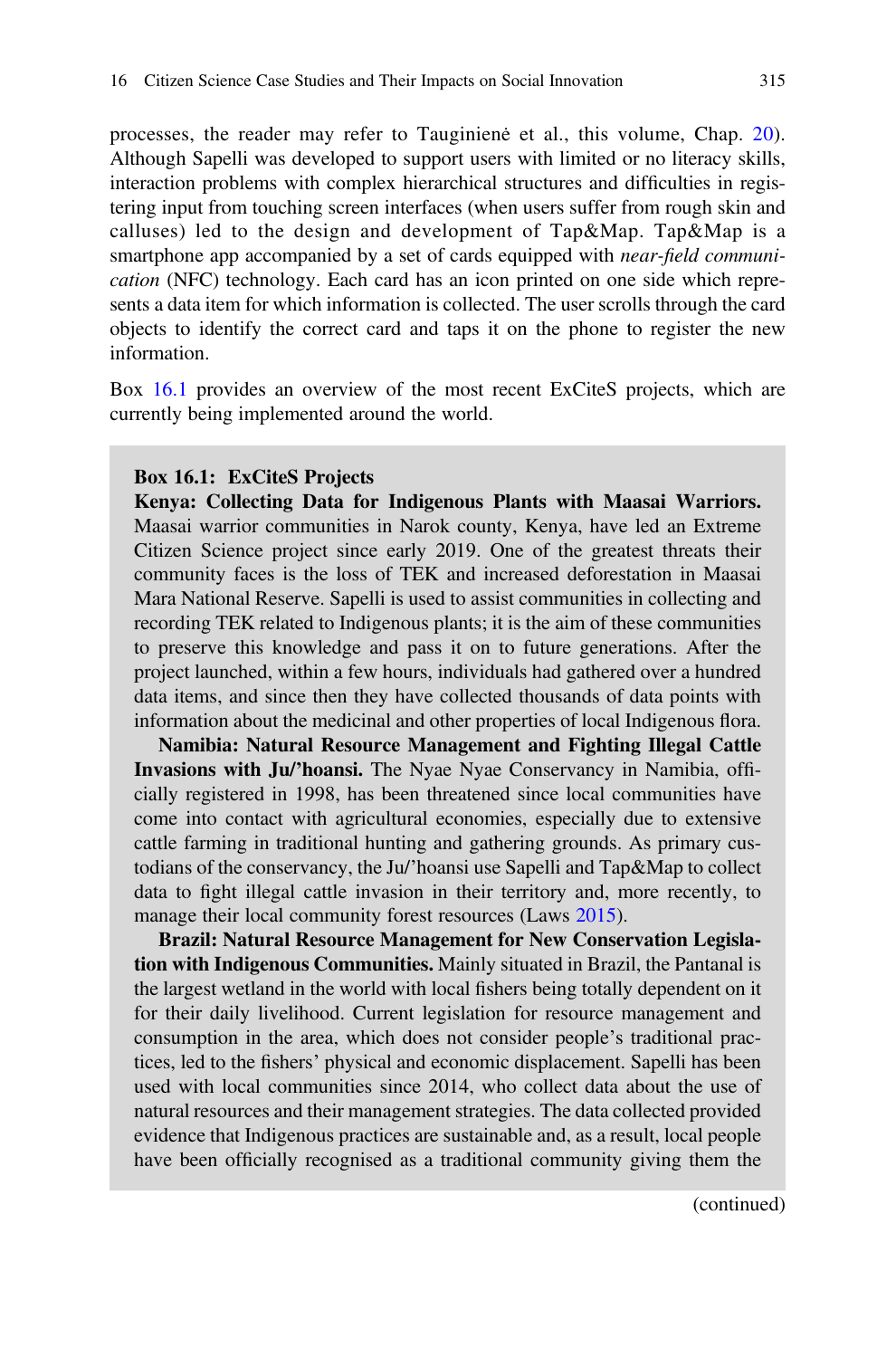#### Box 16.1 (continued)

right to protect their livelihoods using their traditional practices (Chiaravalloti [2019\)](#page-17-13).

Cameroon: Supporting Baka Communities Tackle Illegal Wildlife Crime and Animal Monitoring. The Baka hunter-gatherers and Mbulu farmers of Cameroon live in the forest in Dja Biosphere Reserve, which hosts a large variety of plants and animals to support their livelihood but is currently being depleted by illegal wildlife trade and extractive industries. Current conservation legislation excludes Indigenous communities and their knowledge and turns them into conservation refugees. Sapelli has been used, since 2015, to collect data about illegal wildlife crime and animal monitoring, which at the moment is the only viable solution to obtain reliable data to inform effective forest management in the future (Hoyte [2017\)](#page-18-13).

Link to Social Innovation An increasing number of people, driven by a sense of responsibility and environmental awareness, are interested in citizen science activities to protect the wider planet's ecosystem and its natural resources. At the same time, Western beliefs that techno-scientific innovations, complex legislation, international agreements, and Eurocentric conservation models are the solutions to create a sustainable future have slowly started to crumble. Increasing attention is being focused on TEK for its potential to significantly contribute to the sustainability debate; as has been recognised within Indigenous communities for millennia, it is this kind of knowledge that has enabled people to rely on their local environments and survive for thousands of years. TEK is mostly undocumented, and researching it requires zooming into remote local environments to understand how Indigenous peoples interact with them, one of the aims of the ExCites projects. By listening to community problems and providing the appropriate tools and methods to collect data in the most remote areas of our planet, Extreme Citizen Science has a direct impact on conservation, natural resource management, and environmental governance – above all in terms of promoting equality, just forest management, and empowering local communities to take ownership of and address their issues of local (or global) concern. ExCiteS projects engage with extremely marginalised communities, often ignored by the global sustainability debate, and by doing so, they improve people's awareness of local environments and knowledge and our responsibility to protect them. They further build community capacity and individuals' skills in the use of technology, project management, and scientific literacy, utilising local but also global perspectives in identifying solutions to fit the local cultural, social, and environmental contexts.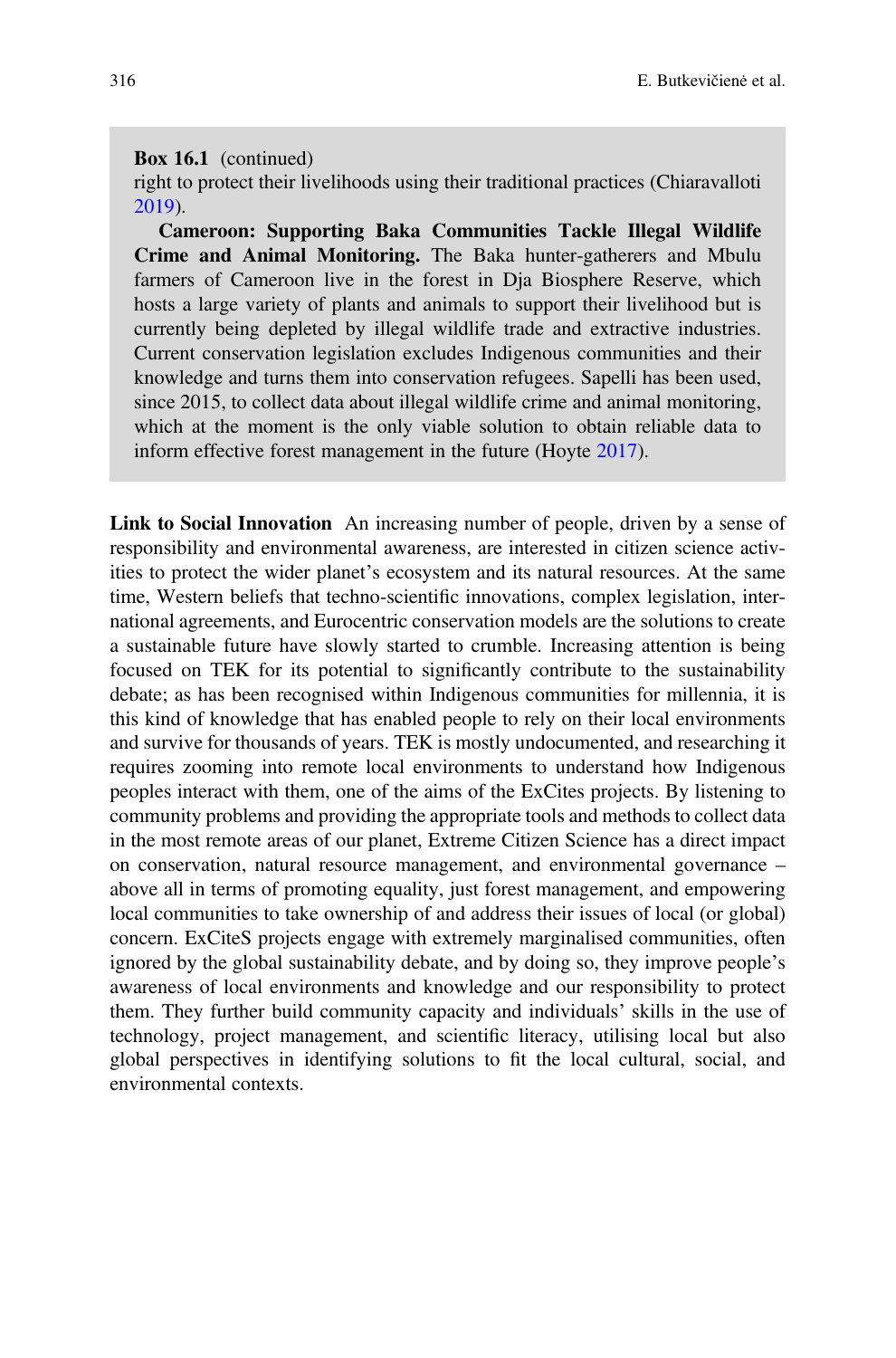## Case Study B: Breathe Brno and 'Can I Breathe?' – Citizen Projects Promoting Air Quality

Context The quality of the air influences the health and well-being of all living beings, and it is a particular concern for those living in urban environments. European countries are required to follow national and EU air quality directives (2008/50/EC Directive on Ambient Air Quality and Cleaner Air for Europe). Unfortunately, many European cities are either not able to manage air quality satisfactorily or the citizens themselves are not willing to reduce their personal emissions (or they may not be aware of how to do so). Brno is one of the many European cities which exceed the air pollution limits of particulate matter (PM) and nitrogen oxides (NOx) (CHMI [2019\)](#page-17-14). Within this framework we provide a case study of projects using citizen science to address this issue.

Two citizen science projects, that are dealing with air quality, work in collaboration with the city of Brno. First is Breathe Brno, which started as a bottom-up informal civil initiative to highlight the environmental and health consequences of air quality (focusing on PM) in Brno. Breathe Brno was initiated in 2013 by several young mothers with small children with the aim of drawing municipality attention to the problematic air conditions and the breaching of air pollution limits in Brno. They focused on making this problem visible to the public and stimulating the municipality to address it. Another related project is 'Can I breathe?', coordinated by the NGO Nesehnutí, with a similar aim, although more oriented towards air quality in general.

Link to Social Innovation The content of the projects is linked to social innovation in several aspects. The mothers were attempting to resolve a very complex issue with limited resources, but they decided to cooperate with other NGOs and scientists to raise public awareness and put pressure on local governmental actors to take action. Their aim was to address the problem of the limited official information provided by the authorities. They created web pages with simple graphics pointing out the actual daily levels of PM in several parts of Brno, based on open data from the Czech Hydrometeorological Institute (CHMI), derived from 12 meteorological stations. The availability of this information itself has an important impact as citizens can now better evaluate whether the pollution levels are acceptable but also which public spaces of Brno are more 'pollution-safe' for taking a short walk (e.g., with a baby in a pram), carrying out exercise, or any other type of outdoors activity. The citizens who participated in the project connected their web page to Nesehnutí's, which manages a more complex map of air pollution in Brno ('Can I breathe?') based on other open data sources. This map is further enhanced by a  $do-it-yourself$  software application simulating daily predictions of air pollution hour by hour. These applications go beyond the standard provision of an air quality index. Both projects also provide additional information about the issue, ask the public to submit their own experiences, and signpost other ways of potential public participation.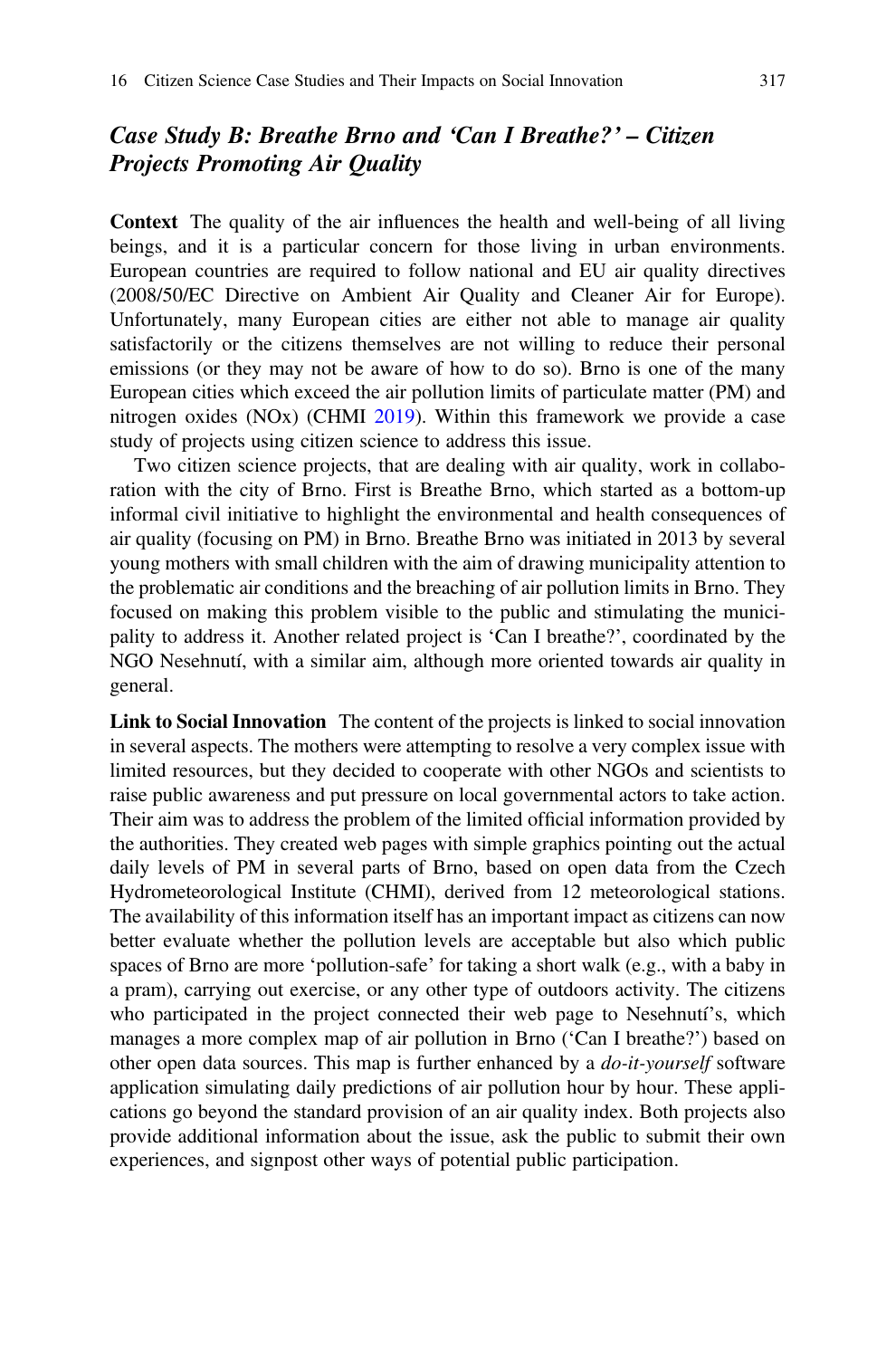From the process's point of view, at first the mothers' activity was not taken seriously by the municipality of Brno, despite their efforts to gather evidence of air quality measurements at several official spots. The turning point was when they started to cooperate with NGOs such as Nesehnutí and the Centre for the Environment and Health and when they invited the internationally respected air pollution expert Kaare Press-Kristensen to verify their concerns. Based on the recommendation of several volunteers, experts made additional measurements in other locations of the city, and this provided further scientific evidence about the serious state of the issue and initiated wider public discussion. Since then, several additional measurements of air pollution (PM, NOx) have been realised with the help of volunteers (the latest in 2019, covering 34 new places).

Several attributes of ongoing social empowerment (impact) were identified. First, the public's understanding of air pollution and its health and climate change consequences has been increasing. Women, especially those leading the project, were appreciated as relevant stakeholders for negotiating and dealing with this urban health issue. As a result, civic initiatives are now promoting a set of practical measures – such as the use of public transport, cycling and effective cycle routes, and the establishment of low emission zones by limiting the entry of cars to the city centre – to be implemented in the Brno local plan. It seems that citizens' interest in this issue has increased. For example, people now question in which parts of Brno they would buy a house due to the air pollution or where they can buy cheap metres to evaluate the local environmental conditions themselves. The issue is now frequently discussed in local media. Moreover, Nesehnutí recently initiated a new citizen-driven participative web page called *HejbejBrno* (Move Brno), focusing on a wider spectrum of urban issues, transport issues, and public spaces. The pressure that these projects put on the municipality, together with the obligation to abide by EU air quality directives, has stimulated several measures, although their actual impact is yet unclear. Currently, every measure undertaken by the municipality, for example, the preparation of various strategic documents and plans dealing with air quality, is carefully monitored by civic initiatives. Recently, around 30 civic initiatives joined forces via the Brno Climatic Coalition Association with the shared goal of improving the air quality in Brno. It proves that the environmental movement in Brno has become a respectable partner in democratic society, as continually assessed by researchers dealing with environmental and civic initiatives and their impacts in CEE countries (i.e. Fraňková et al. [2015\)](#page-17-15).

# Case Study C: Fortepan – Online Crowdsourced Photo Collection Documenting the Twentieth Century

Context Citizen science practices in Central and Eastern European (CEE) countries are relatively new but already manifest a range of social innovation dynamics and agency. Some are linked to international projects or umbrella organisations that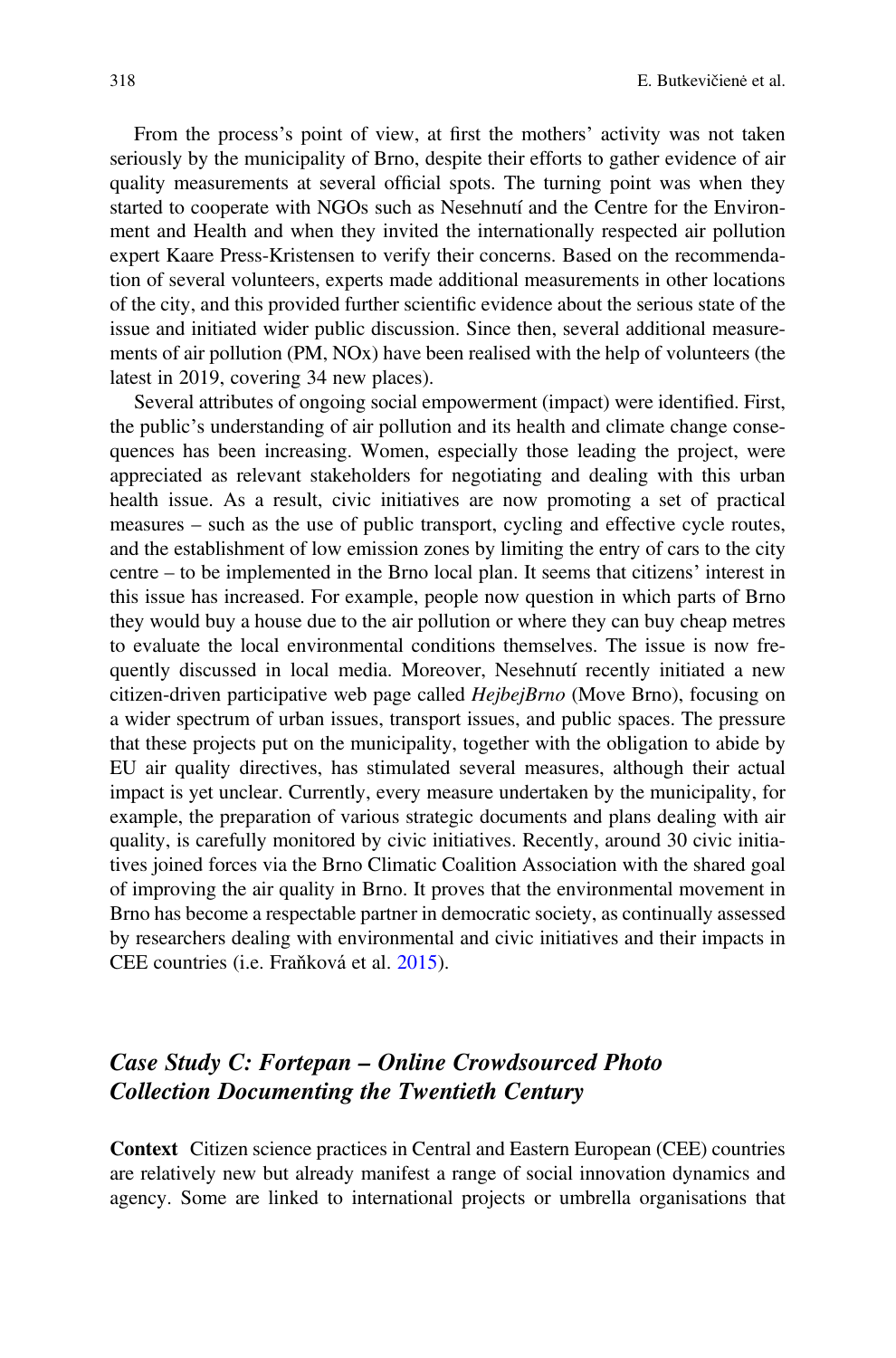coordinate knowledge exchange focused on global environmental issues. Others connect to regional platforms, for example, the European Citizen Science Association or EU-funded H2020 projects that enable transnational networking, primarily for predefined societal challenges. National-level organisations also embark on citizen science journeys to collect data, raise awareness, and monitor specific issues. Finally, local grassroots movements and community-based activities, often in multiactor settings, also engage in public participation in research, although these are not always explicitly considered citizen science. In this qualitative case study approach, the theory of transformative social innovation (TSI) (Avelino et al. [2015;](#page-16-0) Haxeltine et al. [2016\)](#page-17-16) is used to understand the emergent field in Hungary and the social configurations that create transformations in global challenges. According to TSI theory, the practice of social innovation comprises heterogeneous social–material collectives. It has human and non-human elements and can be perceived with cognitive, material, social, and normative dimensions (Haxeltine et al. [2016\)](#page-17-16). Social innovation processes are transformative as they include new ways of knowing, doing, framing, and organising that challenge established, dominant institutions.

The case study, Fortepan, is an open-source curated online photo archive launched in 2010 in Hungary. Started as a private collection by two high school friends, today Fortepan is the largest photo archive with nearly a hundred thousand freely downloadable annotated images. It features pre-1990 private photo collections (before the mass proliferation of digital photography) curated by the founder, Miklós Tamási, and maintained by volunteers. Fortepan solicits private donations; no public money is involved. The project collects citizens' good-quality amateur, private photos and makes them publicly available under the Creative Commons 3.0 licence in an easily searchable web interface. The primary mission is not scientific research or the contextualisation or interpretation of the photos but conservation.

Nevertheless, anyone can interpret the photos, and Fortepan is, therefore, recognised as an excellent research opportunity for professionals who can uncover unexpected photos with a simple thematic search. In essence, Fortepan provides a common digital heritage that anyone can use in any way, even for commercial purposes. Fortepan photos are often used by academics to illustrate a point and for book covers. Literary works have also been inspired by the rare and often enchanting old photos. In addition, Fortepan has created photo books and calendars on specific themes (coffee houses, urban environments, women) that build on the open access archive of pictures of everyday life.

Link to Social Innovation Fortepan has a number of socially innovative elements; we will explore their transformative aspects. By experimenting with volunteerism and community management approaches, Fortepan generates new knowledge on the history of everyday life. By collecting and making old private photos publicly available and building a collective memory, while being careful not to undermine professional photographers or museum professionals, Fortepan is experimenting with new ways of doing. By positioning private photos as part of our collective memory, emphasising sharing as a pathway to the future, and developing a scientifically sound and free resource base, Fortepan is framing photo archiving in a novel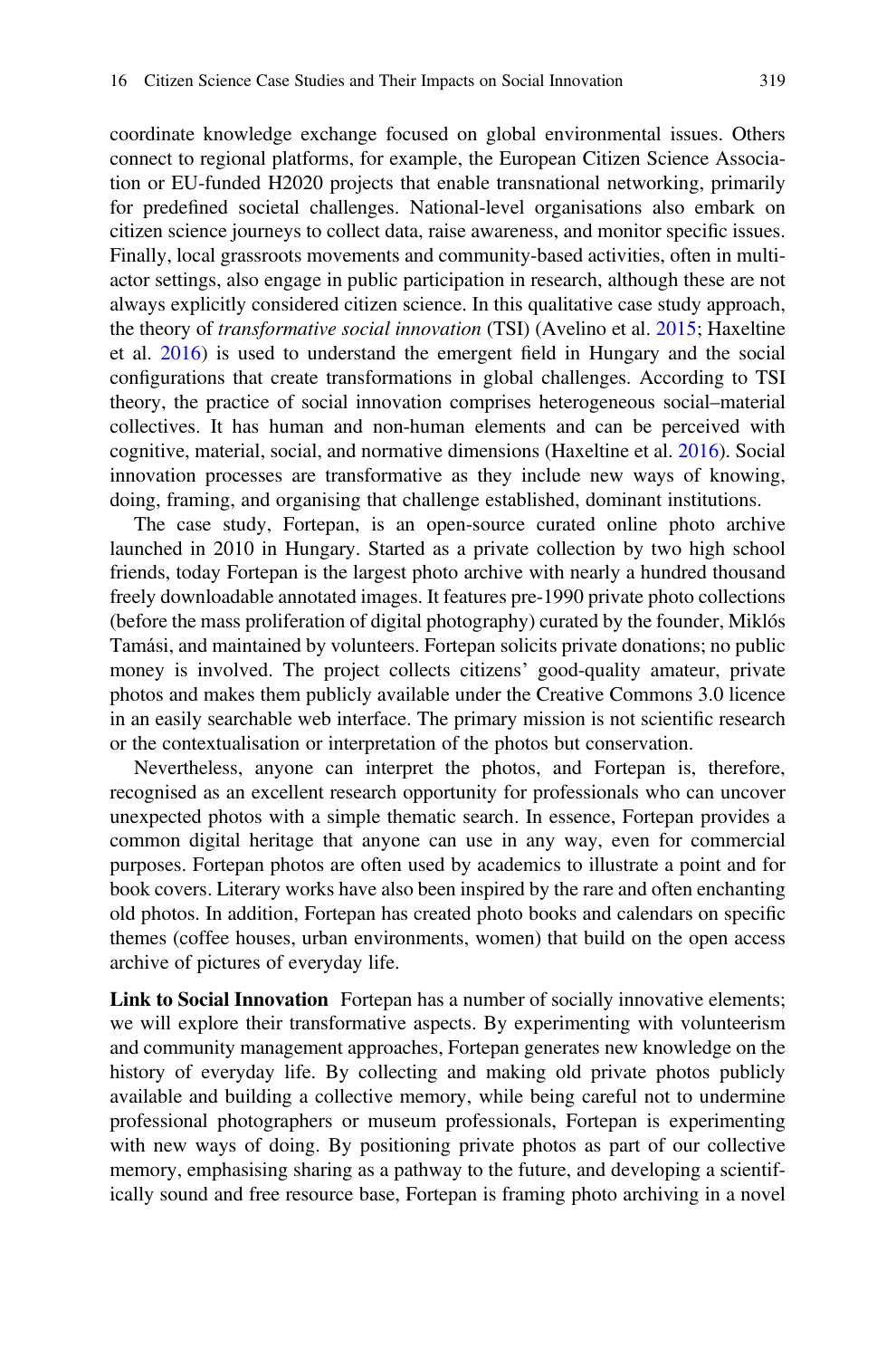way. New ways of organising are also visible: volunteerism, engaging amateurs to provide photos, building on informality, grassroots, and non-market-based cooperation with public collections and news media.

In conclusion, Fortepan created a publicly accessible digitised visual collection that can help us to represent our collective memory. It provides enhanced public participation; it is a prefiguration of a citizen science project but has the potential to turn into one.

Fortepan is mobilising the recent interest in the history of everyday. Fortepan volunteers spend several hours a day deciphering the photos from private family collections using an Internet forum to crowdsource and interpret the data necessary to identify details. The collection is unique as public collections and museums do not provide open access, high-quality, and royalty-free photos in Hungary. Moreover, such archival collections are mostly comprised of propaganda photos and press photos, which are created for a particular institutional purpose and do not reflect the viewpoint of everyday people.

# Case Study D: INVOLEN – Intergenerational Learning for Nature Conservation Volunteers

Context Sustainable development and the reduction of human pressure on the environment are strategic challenges that require a dramatic change in our behaviour to avoid depleting the world's resources available for future generations. An important role can be played by schools through science and environmental education formats that foster active citizenship. Citizen science projects can provide a method that is particularly effective with younger students (Locritani et al. [2019](#page-18-14)). Moreover, education that includes activities focusing on local territory (place-based education) stimulates proactive behaviour and responsibility (Schild [2016](#page-18-15)), while integrating ICT in these activities increases students' interest and involvement. Within the framework of INVOLEN (Intergenerational Learning for Nature Conservation Volunteers), funded by the Lifelong Learning Programme of the European Union (2012–2015), a learning model was developed and tested in Italy, Greece, France, Hungary, and Slovenia. The model brings together students and elders and promotes both mutual respect and social cohesion between different generations in voluntary activity for nature protection and conservation (Ugolini et al. [2016\)](#page-19-3). A focus group (of students and elders, guided by a facilitator, working with experts like environmental guides, teachers, and researchers) is convened to learn more about a local protected area and promote and protect the site by following a methodology structured in six units (for details see Papageorgiou et al. [2015](#page-18-16)). We will explore the multiscale benefits reported by a focus group in Livorno, Italy, comprised of elders and students, aged 12–13, also referencing pre- and post-project questionnaires completed by all participants (Ugolini et al. [2016](#page-19-3)).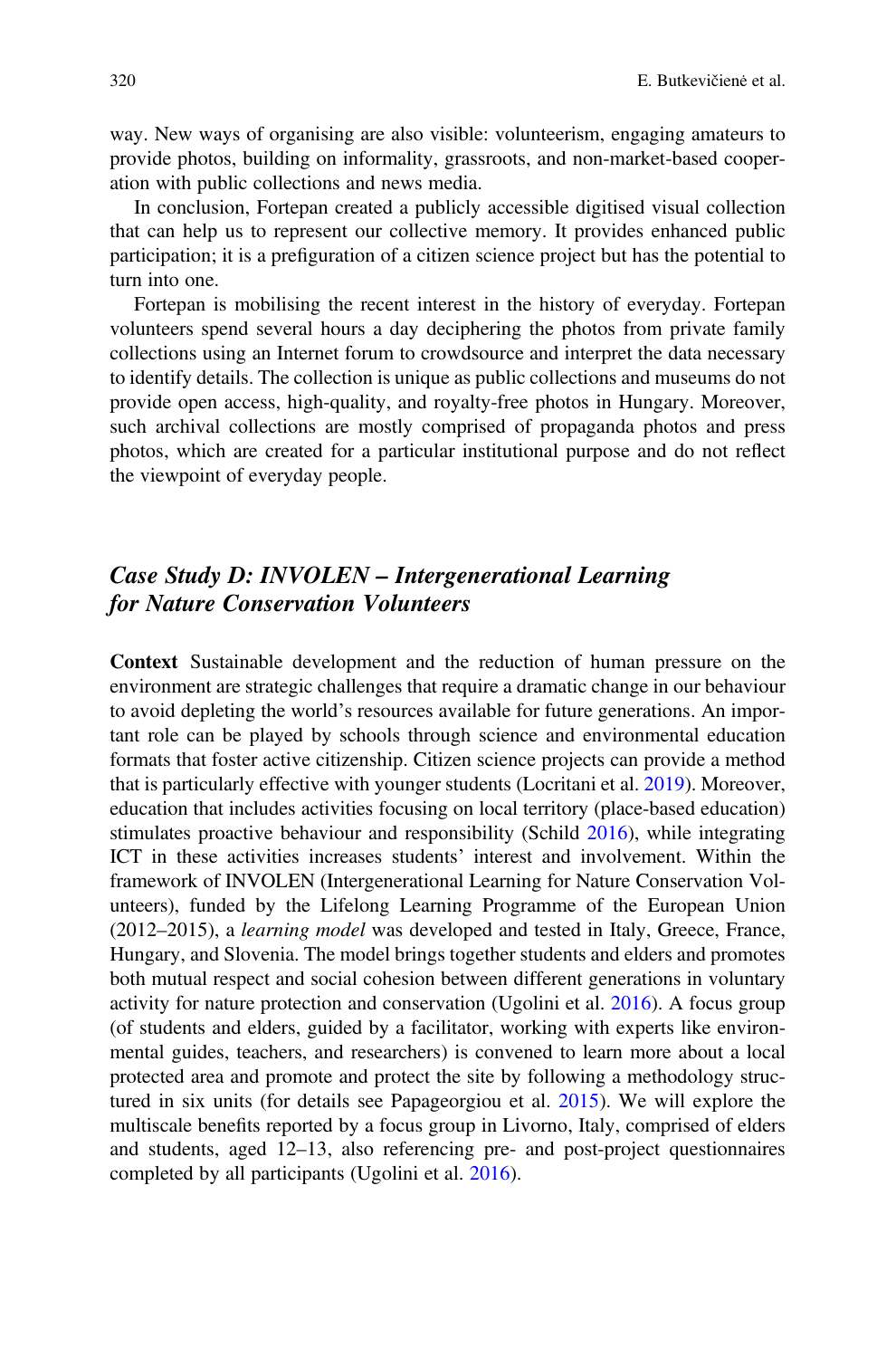Link to Social Innovation From the content point of view, a focus group, composed of students, elders, and environmental and ICT experts, selects and works on a local area of interest (e.g. a nature area or green urban area). Then the focus group applies the INVOLEN methodology (for details see Papageorgiou et al. [2015](#page-18-16)) that consists of indoor and outdoor meetings led by a facilitator. In the first stage, elders and experts share their knowledge about historical, social, economic, and ecological features of the area. Then the whole group participates in field trips to undertake practical actions for the conservation of the area (e.g. waste cleaning and marking trails), and students document the experience with photos, videos, and storytelling. The collected material and the resulting stories constitute the basis for the creation of a location-based game (LGB) aiming to promote the area (Papageorgiou et al. [2015\)](#page-18-16).

INVOLEN successfully involved students in taking care of their local areas by increasing awareness of nature and curiosity for experiential knowledge, fundamentals of citizen science. Therefore, even though this project is not a typical citizen science project, it contributes to it by transferring the knowledge of the local territory to the local community and the general public through the action of stakeholders of different ages and cultural backgrounds.<sup>[2](#page-12-0)</sup> INVOLEN also involves elders in voluntary activities. Moreover it targets improvement of communication skills and mutual respect by fostering intergenerational experiences. Therefore it promotes a sense of community both at the territorial and intergenerational levels, using a known environment to trigger a sense of belonging and reinforcing understanding between generations regarding their skills.

The main subject of the process dimension is the focus group that works in formal and informal settings, changing the roles and leadership of participants according to the topic. Elders led the meetings in which they shared their knowledge connected to stories about the traditional uses of nature but also personal experiences and hobbies. The science and environmental experts brought their experience of the natural environment and its threats. Students were the main beneficiaries because they gained knowledge of the environmental, cultural, and social value of the area. However, during LGB creation and development, students became leaders and supported elders in the technological part of the project, thanks to their confidence in the use of ICT tools and apps. The group, especially the students, found a space for expressing their creativity and learnt to manage competences needed for working in groups (e.g. codesign and communication).

From the social empowerment (impact) dimension, elders improved their selfconfidence and communication with the students. They also became more familiar with ICT and aware of the potential of digital devices. Students were encouraged to be more involved in active nature protection and showed interest in learning more about conservation issues and solutions for their local area. Moreover, elders benefited from social inclusion by building new relationships, reducing isolation, and feeling useful. In addition, the capacity of NGOs, schools, and adult education institutions to provide innovative education improved, as did the qualifications of

<span id="page-12-0"></span><sup>2</sup> See <http://www.involen.eu/en/learning-tools-resources>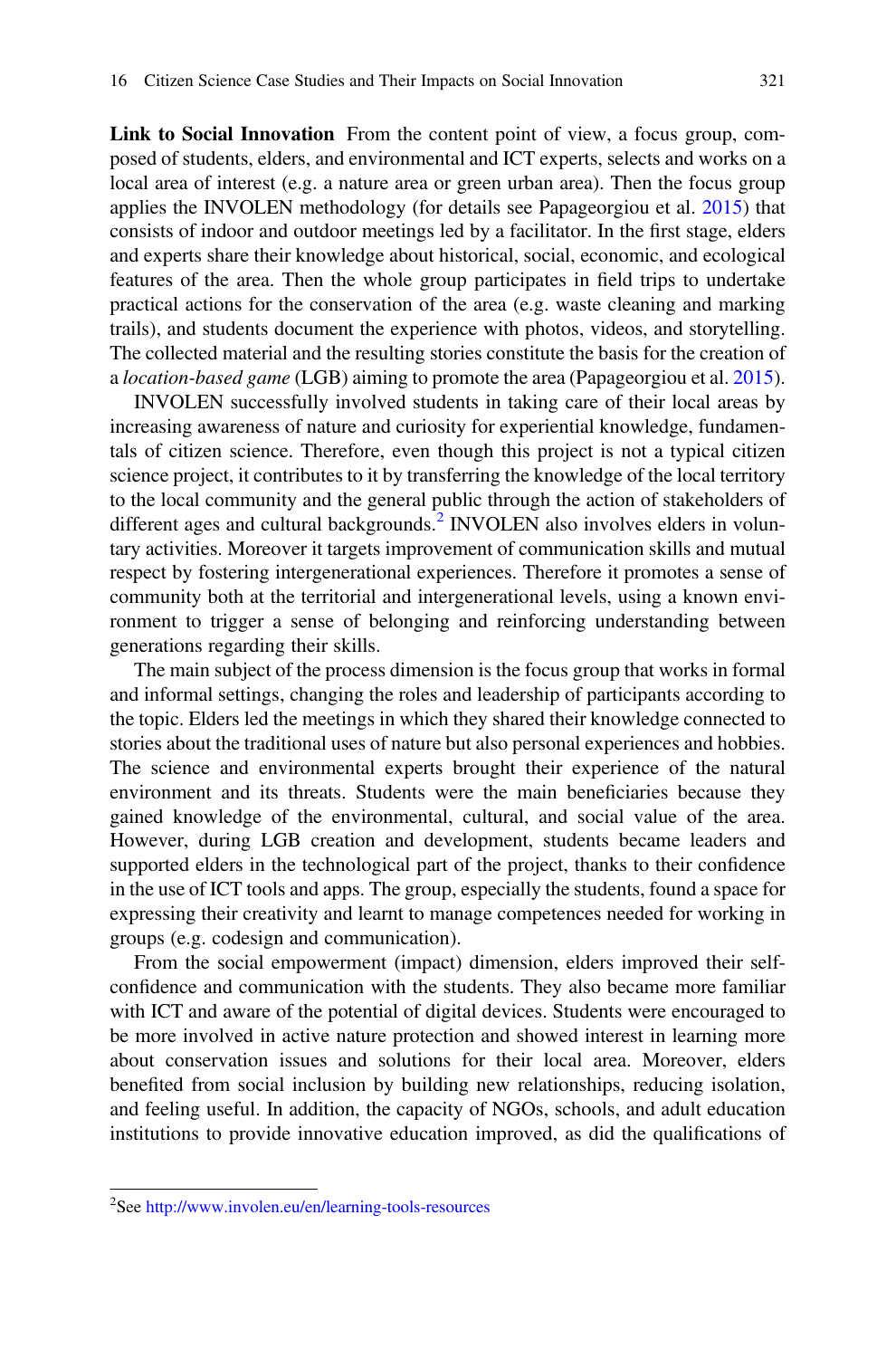their staff. Therefore, there is great potential in terms of social innovation because the model improves awareness of local, environmental, and social issues, thus promoting active citizenship, and fosters the application of science thinking and ICT tools to propose solutions to tackle these issues. The model had a strong impact in other communities (30 groups from 5 countries) that applied it during the project. Later on, the model was also successfully applied in several national and international projects such as an ongoing ERASMUS+ project (Daylighting Rivers) where LGB was integrated into an *inquiry-based learning model* (Pedaste et al. [2015](#page-18-17)) to study environmental issues related to rivers in urban areas (Ugolini et al. [2019](#page-19-4)). See also Kloetzer et al. (this volume, Chap. [15](https://doi.org/10.1007/978-3-030-58278-4_15)) and Hidalgo et al. (this volume, Chap. [11\)](https://doi.org/10.1007/978-3-030-58278-4_11) for additional experiences that relate to social innovation and education and learning.

### Case E: Improve My City – Direct Citizen–Government Communication and Collaboration

Context The inclusion of new innovative solutions for more direct, structured, and transparent communication between citizens and government has been pursued by an increasing number of cities in recent years. Among these cities, Thessaloniki chose Improve My City (IMC) as its official application for reporting non-emergency issues with the goal to engage citizens by inviting them to support their common collective effort for better everyday living. This case study explains how IMC is actively being used in the municipality of Thessaloniki as a citizen science application (Tsampoulatidis et al. [forthcoming](#page-19-5)) and how it promotes the development of social innovation and describes its societal impact by analysing the collected citizens' data from the last 4 years (as of late 2019).

IMC is a free and open-source software platform that facilitates citizens to directly report local issues about their neighbourhood such as potholes, trash, graffiti, illegal advertising, etc. but also to promote new ideas, for example, new parking spots, suggesting the renovation of abandoned buildings and calling for charity actions, just to name a few. IMC is also available for smartphones to further empower citizens to report issues while on the move.

Link to Social Innovation By using IMC, citizens are becoming the eyes of the city, in the sense that they can act as living sensors of their neighbourhood, and from the content perspective, they can directly inform the local authorities about their problems and ideas, allowing city officials to perceive citizens' concerns from a different point of view. The reported issues are automatically forwarded to the appropriate departments in the municipality to monitor, manage, and schedule their settlement. Through IMC, the municipality interacts with the citizens publicly in a highly transparent manner since all responses and actions taken in addressing the issues are recorded and become available online for everyone to see, comment on, and support (by voting on them). This, according to Tsampoulatidis et al. [\(2013](#page-19-6),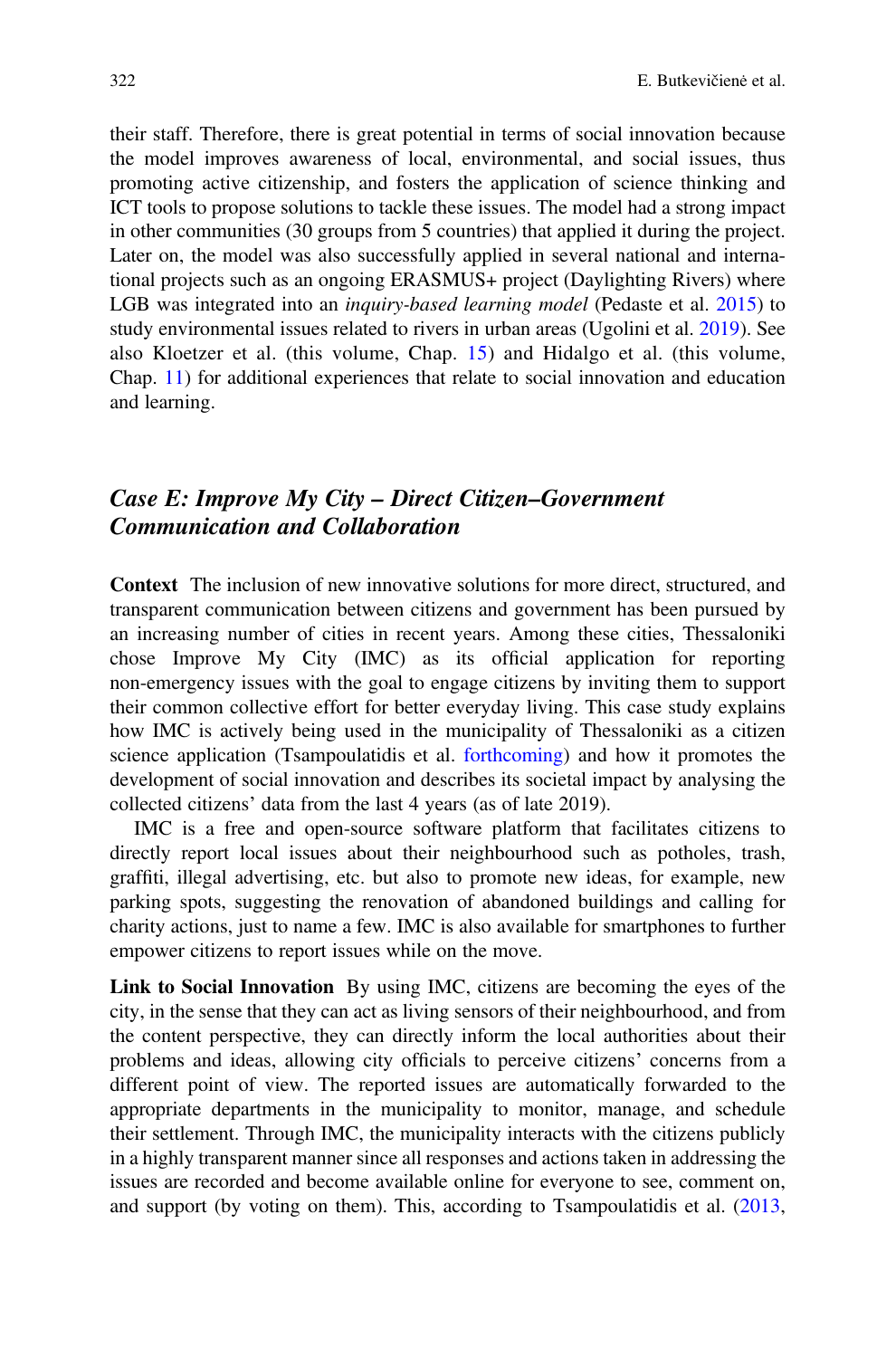p. 839), adds a social dimension to the collected content and stimulates public participation. As of late 2019, almost 60,000 issues have been submitted by approximately 13,000 registered users, resulting in more than 200,000 recorded actions (e.g. status change) and about half a million exchanged emails. Importantly, after the analysis of the collected data, some unforeseen collaborative actions have also emerged. Citizens have teamed up by creating action groups focusing on specific areas of the city such as the historic centre or targeting specific issues such as blocked pathways for wheelchair users. These examples clearly denote that IMC encourages collaboration and facilitates 'togetherness' of community members in developing social innovation.

An interesting fact that highlights the process dimension of social innovation in IMC is that transparency and interactivity between citizens and government result in high levels of appreciation, especially from users who get feedback on their actions (e.g. comments or positive votes). Examination of the app's analytics also shows that users who receive feedback keep submitting new issues and spend more time using the app. Moreover, there are recorded cases where citizens have helped the authorities in the process of resolving an issue by giving suggestions and ideas or even offering volunteer work (e.g. gardening).

As for the empowerment (impact) dimension, IMC's direct impact is twofold: (1) local authorities are informed about actual issues in real time, even for remote areas and neighbourhoods, which otherwise, following the traditional approach, would take longer to be spotted; and (2) the collected data is processed and analysed (via IMC analytics that provide smart interactive visualisations and maps) and made available to policymakers, local administrations, NGOs, and various communities and groups to support evidence-based decision-making. Equally important is the indirect societal impact. Collaboration reinforces the sense of community service, increases local authorities' responsiveness, and strengthens trust in the government. Moreover, IMC promotes transparency, cultivates a participatory culture, creates communities, enhances and encourages citizen–government communication and collaboration, and produces open data that can be used by all. Furthermore, economic impact is achieved by reducing functional costs via effective monitoring and scheduling, while environmental impact is attained by heavily reducing paperwork and unnecessary travel.

### Challenges, Recommendations, and Future Trends

In this section, we briefly present some of the most critical challenges from the implementation of the case studies presented in this chapter and make recommendations to maximise social innovation impacts in similar contexts.

Narrow disciplinary attitudes and the presumptions which surround domain specificities often limit the effective assessment of societal problems and subsequently the solutions developed to address them using citizen science. For most citizen science practices to succeed and to maximise their social innovation impacts,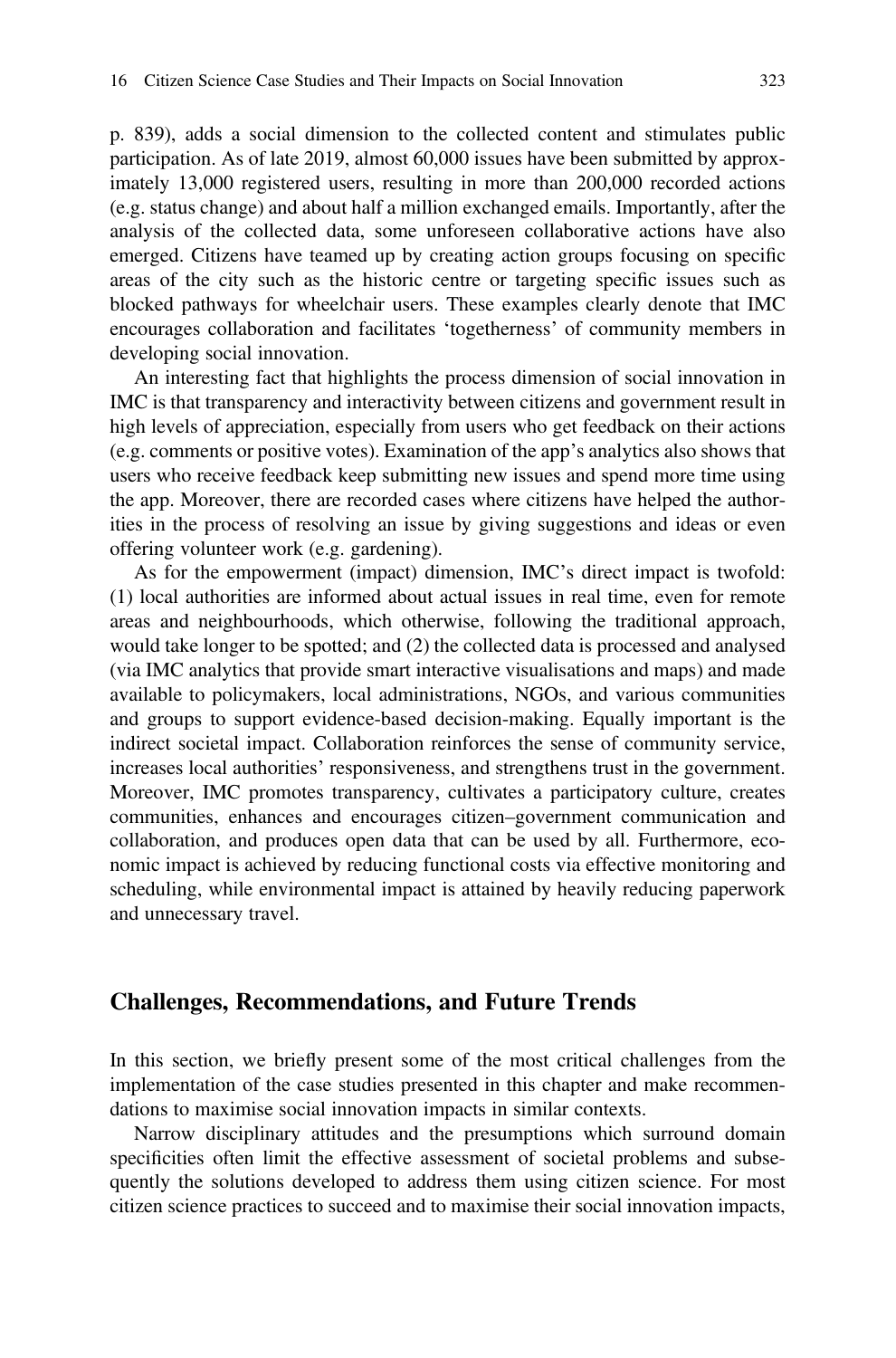interdisciplinary implementation approaches can be beneficial, as they have the potential to expand understanding of societal and scientific problems in specific contexts and therefore support the design of novel solutions which can be used to address them.

Community-led or bottom-up projects in citizen science are now commonly used to address specific problems that communities are facing using scientific approaches and tools (e.g. projects for collecting data and monitoring noise or air pollution). It is not uncommon for these problems to be entangled in local politics, which can be difficult to expose, or for previous collaborations to have resulted in distrust. We, therefore, suggest that starting by building trust with local communities is of utmost importance for the success of any citizen science project and for maximising its social innovation impact. For example, in Case Study A, to build trust, researchers spent significant time in the field developing community protocols and lived with local communities to understand people's needs, cultural contexts, and ways of living. Similarly, in Case Study E, in order to promote transparency and trust, the local authorities in Thessaloniki recently decided to record offline issues through the workflow of IMC by dedicating employees to input the data, which is a good practice to ensure inclusion.

While citizen science activities may attract people of all ages, backgrounds, and interests, the focus so far has been on the limited demographic profile of Western, educated, industrialised, rich, and democratic (WEIRD) societies (Dourish [2015\)](#page-17-17). For everyone to benefit from citizen science and create social innovation impacts globally, it is important that there is an increase in the number of citizen science projects which engage marginalised, underrepresented, and hard-to-reach communities and groups. For example, although they are less popular, citizen science projects which target communities in developing countries, similar to those presented in Case Study A, can result in capturing local Indigenous knowledge which has an important role to play in the global environmental sustainability agenda. Similarly, Case Study B describes the engagement of a social group that is usually underrepresented – women with small children.

Support at the policy level is also a major factor in the success of citizen science projects in order to achieve social innovation. Projects primarily require that officials accept the fact that all actions taken (or not taken) can be openly and transparently discussed by citizens (Case Study B). There is evidence that the types of data collected may influence the way legislation is shaped to benefit local communities (Case Study A), but this is a challenging process with extremely long timescales, personal and political hurdles, and other barriers. To address these issues, we need to strengthen the promotion of citizen science and its recognition at policy level.

Last but not least, with the increasing use of digital tools to support and enable citizen science activities, it is frequently overlooked that technological intervention design should not only reflect the scientific needs but should also suit local contexts of use and be intuitive and easy to use if they are to succeed in their desired goals and impacts. With many examples of projects failing on that front, it becomes evident that the assumption that usability is 'a built-in property' of any technology which is used to support citizen science is false. We, therefore, suggest that *designing 'user*-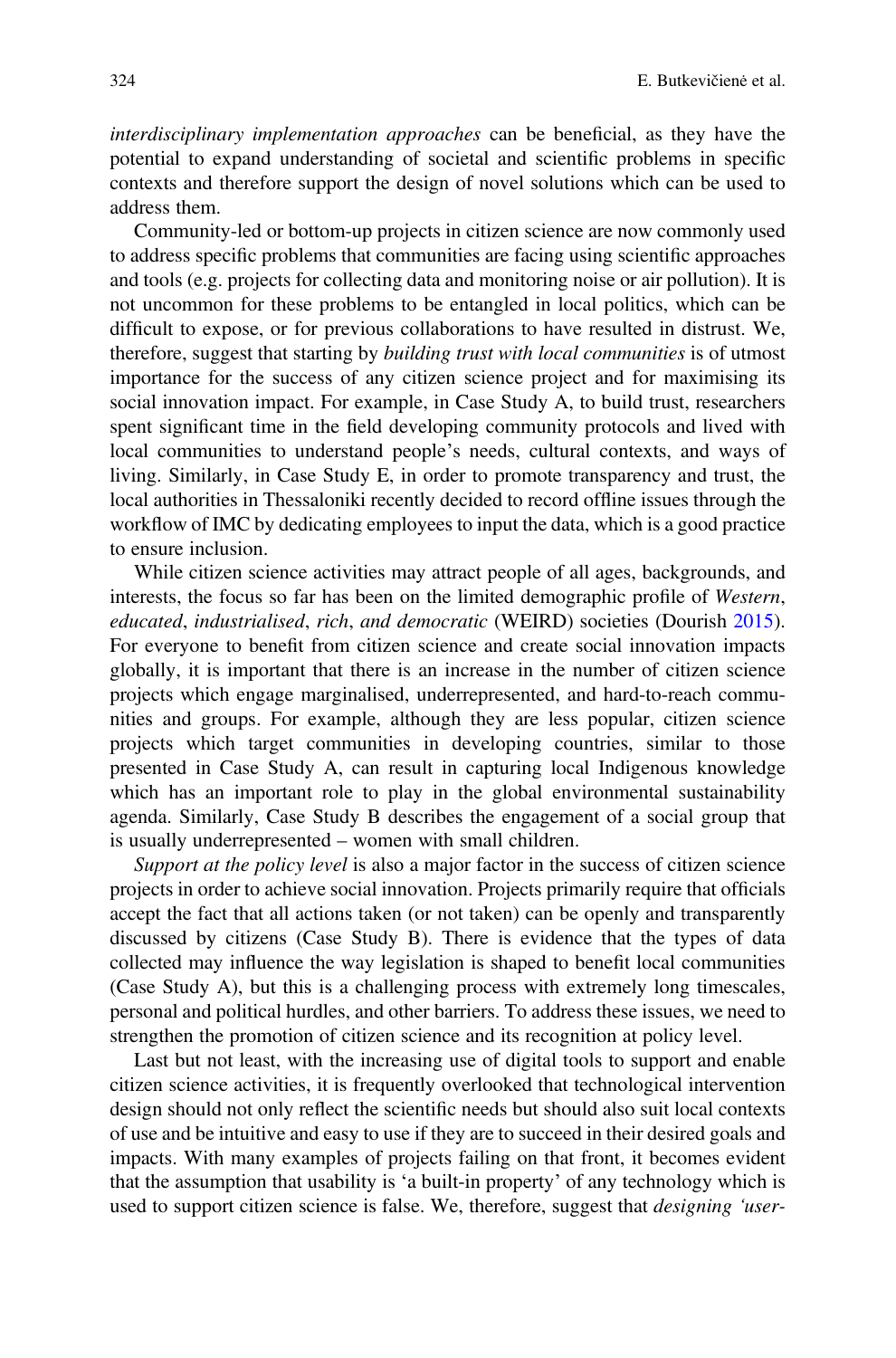friendly' technologies to support participants in citizen science activities becomes an integral element for consideration and evaluation in citizen science practice.

This chapter provides some insights and illustrations on how citizen science can lead to social innovation. We emphasised that, in using citizen science, it is important to create innovative milieu through learning, networking, cooperating, and addressing communities' challenges (Crevoisier [2004\)](#page-17-18).

We have to consider further how to expand the understanding of applying citizen science and its technologies so that all communities are involved and empowered through participating in citizen science projects and fully benefit from their anticipated social innovation impacts. Responsible research and innovation (RRI), mostly relevant to the EU, can be seen as one of the preconditions for enabling social innovation in citizen science. The European Commission lately defined RRI as 'an approach that anticipates and assesses potential implications and societal expectations with regard to research and innovation, with the aim to foster the design of inclusive and sustainable research and innovation' in a co-creative spirit (Responsible Reasearch & Innovation, [n.d.\)](#page-18-18). Particular efforts should be directed towards gender inclusiveness and establishing citizen science as an umbrella for public engagement and science education (e.g. all societal actors should be targeted, including national and local policymakers, citizens, and so forth, and communication should be informed by evidence). This is also a way to demonstrate the social responsibility of scientists and scientific organisations towards citizens alongside carrying out research not only in an innovative way but also with integrity, transparency, and openness.

Thus, schools and other educational and scientific establishments are suitable spaces 'to start fostering citizens' autonomy and responsibility for change through lifelong learning' (Schäfer and Kieslinger [2016,](#page-18-11) p. Y02-9) and to develop skills to contribute to social innovation through science education and sensitising local and global issues, for example, in health, environment, and culture. This can be achieved by replicating and partially translating social innovation, which will allow social innovation to be both recognised and scaled up (Mulgan [2006\)](#page-18-19). This will help consider ethical and democratic values as well as to develop citizens' commitment to social responsibility (Lagares Izidio et al. [2018\)](#page-18-7). Therefore, the focus on schools and education and science organisations as hubs for citizen science and social innovation should be considered more intensively in the future.

### References

<span id="page-16-0"></span>Avelino, F., Dumitru, A., Longhurst, N., Wittmayer, J., Hielscher, S., Weaver, P., et al. (2015). Transitions towards new economies? A transformative social innovation perspective. TRAN-SIT working paper 3. TRANSIT: SSH.2013.3.2-1 Grant Agreement No: 613169. [http://www.](http://www.transitsocialinnovation.eu/resource-hub/transitions-towards-new-economies-a-transformative-social-innovation-perspective) [transitsocialinnovation.eu/resource-hub/transitions-towards-new-economies-a-transformative](http://www.transitsocialinnovation.eu/resource-hub/transitions-towards-new-economies-a-transformative-social-innovation-perspective)[social-innovation-perspective](http://www.transitsocialinnovation.eu/resource-hub/transitions-towards-new-economies-a-transformative-social-innovation-perspective)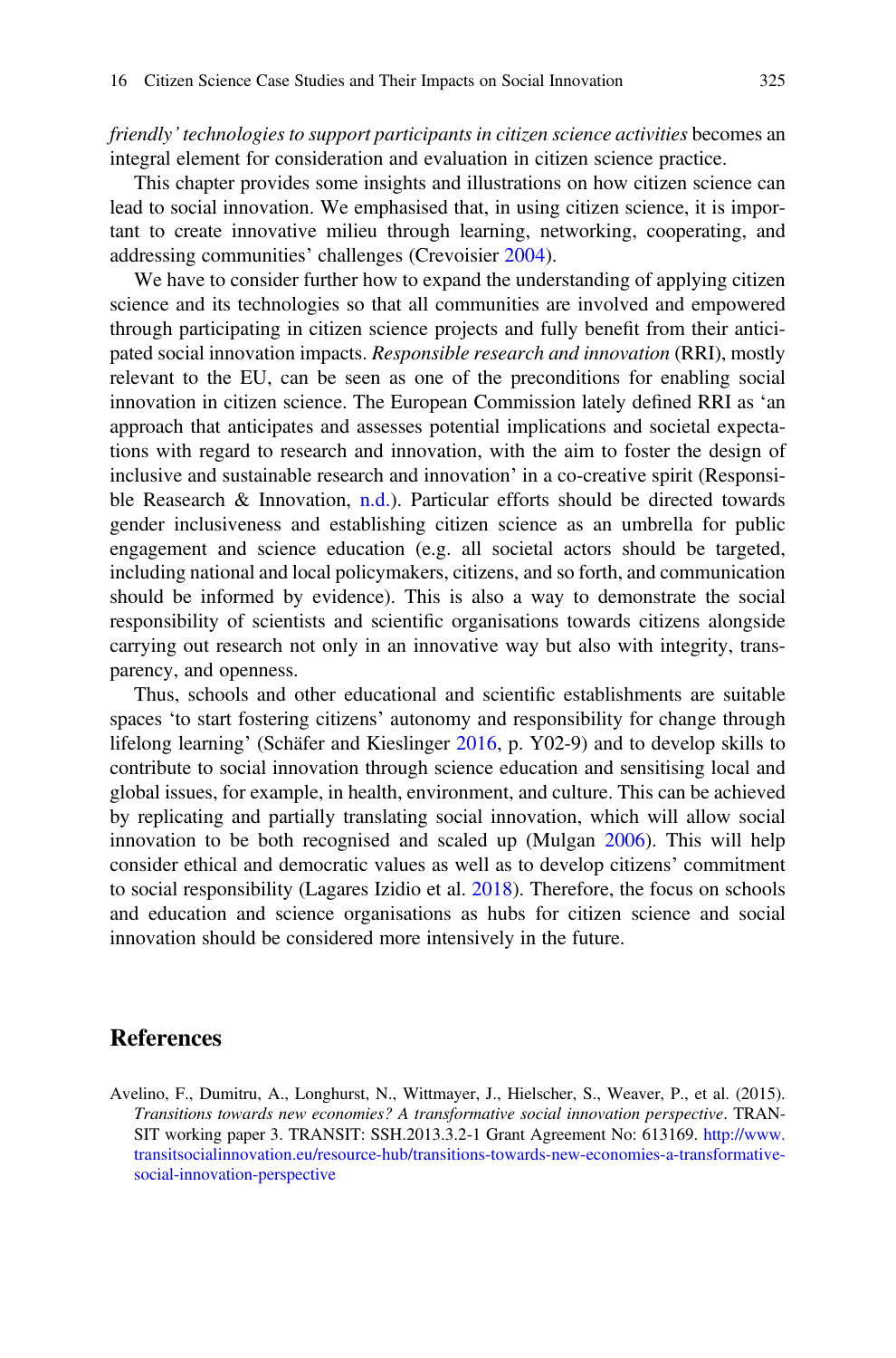- <span id="page-17-3"></span>Bria, F., Gascó, M., Baeck, P., Halpin, H., Almirall, E., & Kresin, F. (2015). Growing a digital social innovation ecosystem for Europe: DSI final report. London: Nesta. [https://media.nesta.](https://media.nesta.org.uk/documents/dsireport.pdf) [org.uk/documents/dsireport.pdf.](https://media.nesta.org.uk/documents/dsireport.pdf)
- <span id="page-17-5"></span>Cajaiba-Santana, G. (2014). Social innovation: Moving the field forward. A conceptual framework. Technological Forecasting and Social Change, 82, 42–51.
- <span id="page-17-6"></span>Carayannis, E. G., Gonzalez, E., & Wetter, J. (2003). The nature and dynamics of discontinuous and disruptive innovations from a learning and knowledge management perspective. In L. V. Shavinina (Ed.), The international handbook on innovation (pp. 115–138). Oxford: Elsevier.
- <span id="page-17-13"></span>Chiaravalloti, R. (2019). The displacement of insufficiently 'traditional' communities: Local fisheries in the Pantanal. Conservation and Society, 17(2), 173–183.
- <span id="page-17-14"></span>CHMI. (2019). Informace o kvalitě ovzduší v ČR. http://portal.chmi.cz/fi[les/portal/docs/uoco/web\\_](http://portal.chmi.cz/files/portal/docs/uoco/web_generator/exceed/index_CZ.html) [generator/exceed/index\\_CZ.html](http://portal.chmi.cz/files/portal/docs/uoco/web_generator/exceed/index_CZ.html). Accessed on 10 Nov 2019.
- <span id="page-17-8"></span>Christopherson, E. G., Scheufele, D. A., & Smith, B. (2018, Spring). The civic science imperative. Stanford Social Innovation Review, pp. 46–52.
- <span id="page-17-18"></span>Crevoisier, O. (2004). The innovative milieus approach: Towards a territorialized understanding of the economy? Economic Geography, 80(4), 367–379.
- <span id="page-17-12"></span>da Cunha, R. (2015, September). Are you ready for citizen science? Spokes (11). [http://www.ecsite.](http://www.ecsite.eu/activities-and-services/news-and-publications/digital-spokes/issue-11%7b/#%7Dsection=section-indepth%5C&href=/feature/depth/are-you-ready-citizen-science) eu/activities-and-services/news-and-publications/digital-spokes/issue-11{ $\#$ }section=[section](http://www.ecsite.eu/activities-and-services/news-and-publications/digital-spokes/issue-11%7b/#%7Dsection=section-indepth%5C&href=/feature/depth/are-you-ready-citizen-science)[indepth\&href](http://www.ecsite.eu/activities-and-services/news-and-publications/digital-spokes/issue-11%7b/#%7Dsection=section-indepth%5C&href=/feature/depth/are-you-ready-citizen-science)=[/feature/depth/are-you-ready-citizen-science](http://www.ecsite.eu/activities-and-services/news-and-publications/digital-spokes/issue-11%7b/#%7Dsection=section-indepth%5C&href=/feature/depth/are-you-ready-citizen-science)
- <span id="page-17-1"></span>Dias, J., & Partidário, M. (2019). Mind the gap: The potential transformative capacity of social innovation. Sustainability, 11, 4465.
- <span id="page-17-17"></span>Dourish, P. (2015). Forward. In N. J. Bidwell & H. Winschiers-Theophilus (Eds.), At the intersection of Indigenous and traditional knowledge and technology design (pp. vii–x). Santa Rosa: Informing Science Press.
- EC (European Commission). (n.d.). Responsible research & innovation. [https://ec.europa.eu/](https://ec.europa.eu/programmes/horizon2020/en/h2020-section/responsible-research-innovation) [programmes/horizon2020/en/h2020-section/responsible-research-innovation.](https://ec.europa.eu/programmes/horizon2020/en/h2020-section/responsible-research-innovation) Accessed on 21 May 2020.
- <span id="page-17-2"></span>Eichler, G., & Schwarz, E. (2019). What sustainable development goals do social innovations address? A systematic review and content analysis of social innovation literature. Sustainability, 11(2), 522.
- <span id="page-17-9"></span>Eitzel, M. V., Cappadonna, J. L., Santos-Lang, C., Duerr, R. E., Virapongse, A., West, S. E., et al. (2017). Citizen science terminology matters: Exploring key terms. Citizen Science: Theory and Practice, 2(1), 1. <https://doi.org/10.5334/cstp.96>.
- <span id="page-17-10"></span>Farmer, J., Carlisle, K., Dickson-Swift, V., Teasdale, S., Kenny, A., Taylor, J., et al. (2018). Applying social innovation theory to examine how community co-designed health services develop: Using a case study approach and mixed methods. *BMC Health Services Research*, 18, 68.
- <span id="page-17-15"></span>Fraňková, E., Dostalík, J., & Škapa, R. (2015). Behavioural views in environmentalism. Sociální studia, 3, 5–8.
- <span id="page-17-4"></span>Gerometta, J., Häussermann, H., & Longo, G. (2005). Social innovation and civil society in urban governance: Strategies for an inclusive city. Urban Studies, 42(11), 2007–2021.
- <span id="page-17-7"></span>Grimm, R., Fox, C., Baines, S., & Albertson, K. (2013). Social innovation, an answer to contemporary societal challenges? Locating the concept in theory and practice. Innovation: The European Journal of Social Science Research, 26(4), 436–455.
- <span id="page-17-16"></span>Haxeltine, A., Avelino, F., Pel, B., Dumitru, A., Kemp, R., Longhurst, N., et al. (2016). A framework for transformative social innovation. TRANSIT working paper # 5. TRANSIT: EU SSH.2013.3.2-1 Grant Agreement No: 613169. [http://www.transitsocialinnovation.eu/](http://www.transitsocialinnovation.eu/resource-hub/a-framework-for-transformative-social-innovation-transit-working-paper-5) [resource-hub/a-framework-for-transformative-social-innovation-transit-working-paper-5](http://www.transitsocialinnovation.eu/resource-hub/a-framework-for-transformative-social-innovation-transit-working-paper-5).
- <span id="page-17-11"></span>Hillier, J., Moulaert, F., & Nussbaumer, J. (2004). Trois essais sur le rôle de l'innovation sociale dans le développement territorial. Géographie, économie, société, 6(2), 129–152.
- <span id="page-17-0"></span>Horizon 2020. (n.d.). Science with and for society. [https://ec.europa.eu/programmes/horizon2020/](https://ec.europa.eu/programmes/horizon2020/en/h2020-section/science-and-society) [en/h2020-section/science-and-society.](https://ec.europa.eu/programmes/horizon2020/en/h2020-section/science-and-society) Accessed on 15 Dec 2019.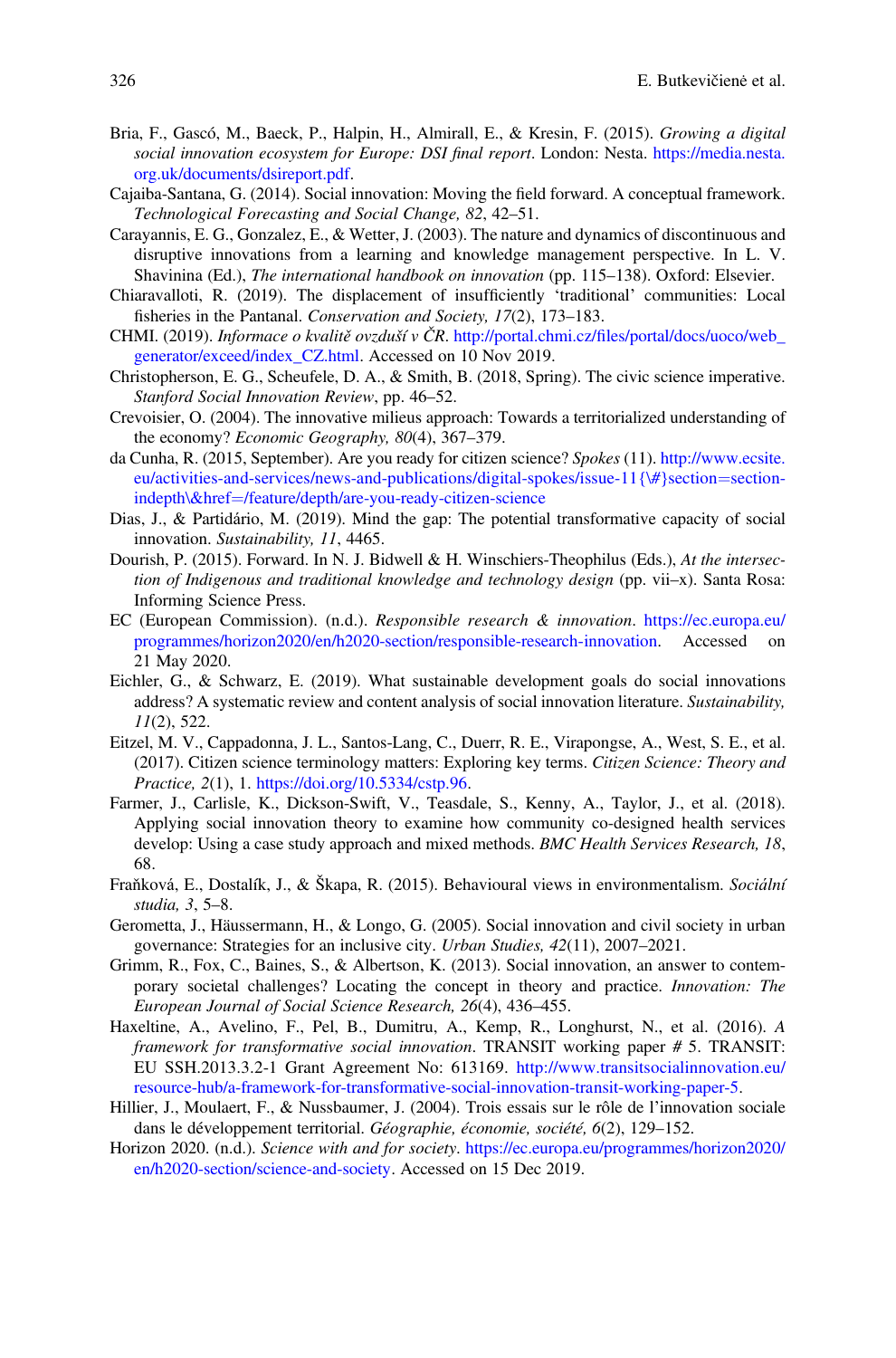- <span id="page-18-0"></span>Howaldt, J., Kaletka, C., Schroder, A., & Zirngiebl, M. (2018). Atlas of social innovation – New practices for a better future. Dortmund: TU Dortmund University Press.
- <span id="page-18-13"></span>Hoyte, S. (2017, 1 March). Indigenous Baka hunters vs. the illegal wildlife trade. Hunt and gather. [https://simonhoyte.wordpress.com/2017/03/01/indigenous-baka-hunters-vs-the-illegal-wild](https://simonhoyte.wordpress.com/2017/03/01/indigenous-baka-hunters-vs-the-illegal-wildlife-trade/) [life-trade/.](https://simonhoyte.wordpress.com/2017/03/01/indigenous-baka-hunters-vs-the-illegal-wildlife-trade/) Accessed on 31 Jan 2020.
- <span id="page-18-2"></span>Irwin, A. (1995). Citizen science: A study of people expertise and sustainable development. London: Routledge.
- <span id="page-18-7"></span>Lagares Izidio, L., de Oliveira Cruz, B., Couto, R. M., Novaes, L., & Farbiarz, J. L. (2018). Design and handicrafts: The importance of interdisciplinarity in collaborative design practice. Strategic Design Research Journal, 11(1), 9–14.
- <span id="page-18-12"></span>Laws, M. (2015, May 29). Sapelli to tackle illegal cattle invasions for the JuHoansi of NyaeNyae conservancy [Blog]. Extreme citizen science blog. [https://uclexcites.blog/2015/05/29/sapelli-to](https://uclexcites.blog/2015/05/29/sapelli-to-tackle-illegal-cattle-invasions-for-the-juhoansi-of-nyae-nyae-conservancy-na/)[tackle-illegal-cattle-invasions-for-the-juhoansi-of-nyae-nyae-conservancy-na/.](https://uclexcites.blog/2015/05/29/sapelli-to-tackle-illegal-cattle-invasions-for-the-juhoansi-of-nyae-nyae-conservancy-na/) Accessed on 15 Dec 2020.
- <span id="page-18-14"></span>Locritani, M., Merlino, S., Abbate, M., & Nazionale, I. (2019). Assessing the citizen science approach as tool to increase awareness on the marine litter problem. Marine Pollution Bulletin, 140, 320–329.
- <span id="page-18-5"></span>Moulaert, F., Martinelli, F., Swyngedouw, E., & González, S. (2005). Towards alternative model (s) of local innovation. Urban Studies, 42(11), 1969–1990.
- <span id="page-18-19"></span>Mulgan, G. (2006). The process of social innovation. *Innovation Technology Government Global*, 1 (2), 145–162.
- <span id="page-18-9"></span>Münkler, H. (2001, July). *Buergergesellschaft und Sozialstaat*. Paper presented to Enquète-Kommission Zukunft des bürgerschaftlichen Engagements, Hall.
- <span id="page-18-8"></span>Nicolopoulou, K., Karataş-Özkan, M., Vas, C., & Nouman, M. (2017). An incubation perspective on social innovation: The London Hub - A social incubator.  $R&D$  Management, 47(3), 368–384.
- <span id="page-18-10"></span>Novak, J., Becker, M., Grey, F., & Mondardini, R. (2018). Citizen engagement and collective intelligence for participatory digital social innovation. In S. Hecker, M. Haklay, A. Bowser, Z. Makuch, J. Vogel, & A. Bonn (Eds.), Citizen science: Innovation in open science, society and policy (pp. 124–145). London: UCL Press.
- <span id="page-18-16"></span>Papageorgiou, F., Kolovou, E., Saridaki, M., Ugolini, F., Rossini, G., Gosselin, E., et al. (2015). INVOLEN. A guide for learning facilitators. Athens: PRISMA Centre for Development Studies.
- <span id="page-18-17"></span>Pedaste, M., Mäeots, M., Siiman, L. A., de Jong, T., van Riesen, S. A. N., Kamp, E. T., et al. (2015). Phases of inquiry-based learning: Definitions and the inquiry cycle. Educational Research Review, 14, 47–61.
- <span id="page-18-4"></span>Phills, J. A., Deiglmeier, K., & Miller, D. T. (2008). Rediscovering social innovation. Stanford Social Innovation Review, 6(4), 34–43.
- <span id="page-18-6"></span>Putnam, R. D. (2000). Bowling alone: The collapse and revival of American community. New York: Simon & Schuster Paperbacks.
- <span id="page-18-18"></span>Responsible Research & Innovation. (n.d.). European Commission, [https://ec.europa.eu/](https://ec.europa.eu/programmes/horizon2020/en/h2020-section/responsible-research-innovation) [programmes/horizon2020/en/h2020-section/responsible-research-innovation.](https://ec.europa.eu/programmes/horizon2020/en/h2020-section/responsible-research-innovation) Accessed on 21 May 2020.
- <span id="page-18-1"></span>Ries, L., & Oberhauser, K. (2015). A citizen army for science: Quantifying the contributions of citizen scientists to our understanding of monarch butterfly biology. Bioscience, 65, 419–430.
- <span id="page-18-3"></span>Rüede, D., & Lurtz, K. (2012). Mapping the various meanings of social innovation: Towards a differentiated understanding of an emerging concept. EBS Business School Research Paper Series 12-03. [http://ssrn.com/abstract](http://ssrn.com/abstract=2091039)=[2091039](http://ssrn.com/abstract=2091039).
- <span id="page-18-15"></span>Schild, R. (2016). Environmental citizenship: What can political theory contribute to environmental education practice? The Journal of Environmental Education, 47(1), 19–34.
- <span id="page-18-11"></span>Schäfer, T., & Kieslinger, B. (2016). Supporting emerging forms of citizen science: A plea for diversity, creativity and social innovation. Journal of Science Communication, 15(2), Y02. [https://doi.org/10.22323/2.15020402.](https://doi.org/10.22323/2.15020402)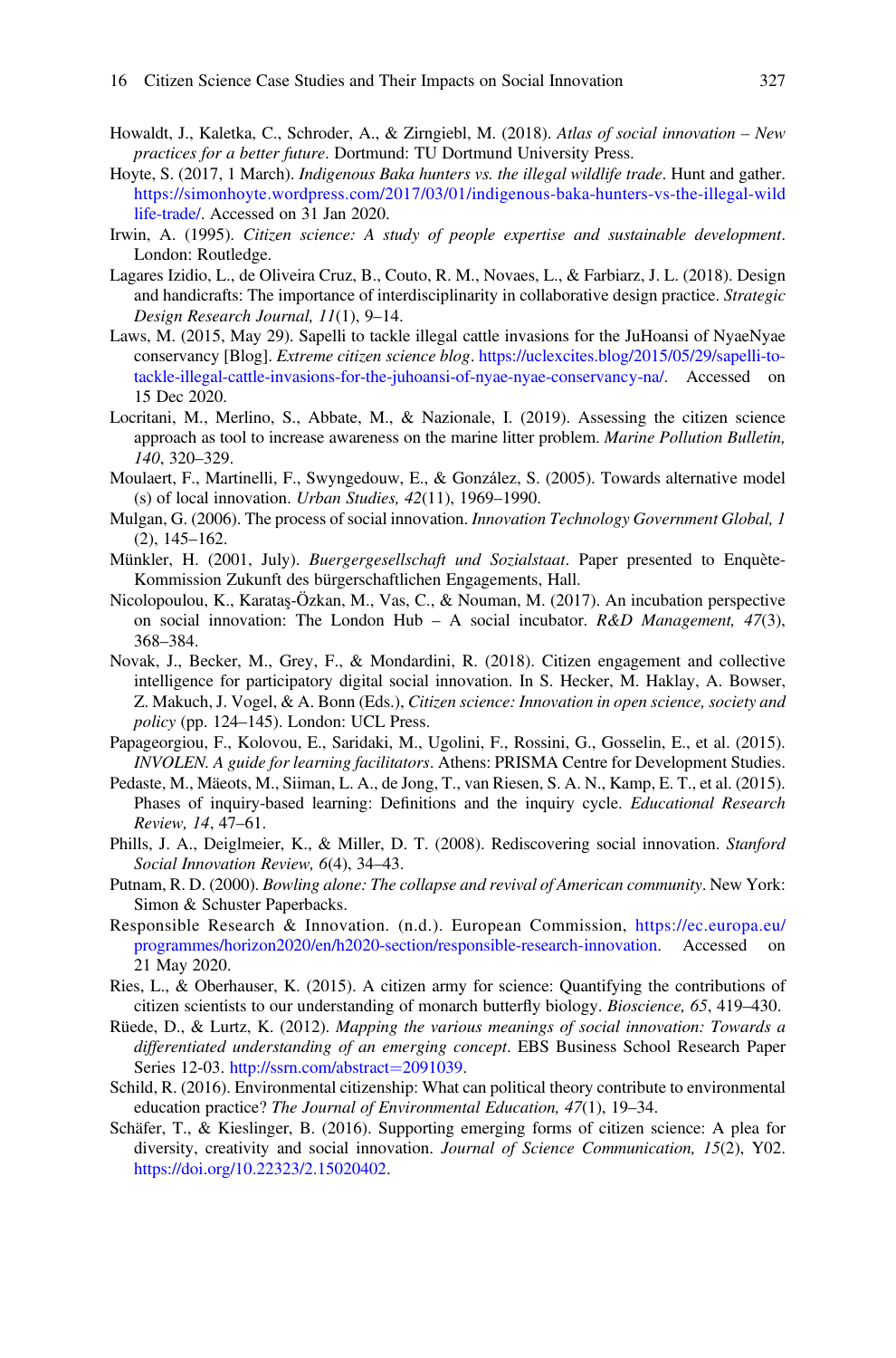- <span id="page-19-2"></span>Tsai-Hsun, L. (2016). Redesigning public organizational change with care. Design Management Journal, 11, 32–42.
- <span id="page-19-6"></span>Tsampoulatidis, I., Ververidis, D., Tsarchopoulos, P., Nikolopoulos, S., Kompatsiaris, I., & Komninos, N. (2013). ImproveMyCity – An open source platform for direct citizen government communication. In The 21st ACM international conference on multimedia – Open source software competition, Barcelona, Catalunya, Spain, October 21–25, 2013, p. 839.
- <span id="page-19-5"></span>Tsampoulatidis, I., Nikolopoulos, S., Kompatsiaris, I., & Komninos, N. (forthcoming). Geographic citizen science in citizen–government communication and collaboration: Lessons from the ImproveMyCity application. In A. Skarlatidou & M. Haklay (Eds.), Geographic citizen science design – No one left behind. London: UCL Press.
- <span id="page-19-3"></span>Ugolini, F., Massetti, L., Pellegrino, L., Rossini, G., Raschi, A., & Finato, B. (2016). Environmental education by gaming. *Conference proceedings DIDAMATICA2016*. Udine, 21–23 April 2016. [http://didamatica2016.uniud.it/proceedings/dati/articoli/paper\\_15.pdf.](http://didamatica2016.uniud.it/proceedings/dati/articoli/paper_15.pdf)
- <span id="page-19-4"></span>Ugolini, F., Cavas, B., Di Grazia, S., Massetti, L., Mylonas, D., Ozdem Yilmaz, Y., et al. (2019). Learning methodology guidelines application of the Pedaste's model in daylighting rivers. Firenze: IBIMET-CNR.
- <span id="page-19-0"></span>Viñals, R., & Rodriguez, C. C. P. (Eds.). (2013). Social innovation: New forms of organisation in knowledge-based societies. London: Routledge.
- <span id="page-19-1"></span>Wang, L., Xia, E., Li, H., & Wang, W. (2019). A bibliometric analysis of crowdsourcing in the field of public health. International Journal of Environmental Research and Public Health, 16(20), 3825.

Eglė Butkevičienė is a professor and vice-dean for research in the Faculty of Social Sciences, Arts and Humanities, Kaunas University of Technology. Her research focuses on citizen science, citizen participation, public engagement, social innovations, and social entrepreneurship. She also leads a national project on citizen science for welfare society development.

Artemis Skarlatidou is a senior research associate in the Extreme Citizen Science (ExCiteS) research group at University College London. She has an interdisciplinary academic background in geography, geographic information science, and computer science. Her research interests include human–computer interaction and user experience of geospatial technologies. She was the chair of WG4 in COST Action CA15212.

Bálint Balázs is a senior research fellow and managing director of the Environmental Social Science Research Group (ESSRG). With a background in sociology and environmental sciences, he has research experience in sustainability transitions, policy analysis on sustainable food, cooperative research, public engagement, science-policy dialogues, and participatory action research.

Barbora Duží works at the Department of Environmental Geography, Institute of Geonics AS CR. Her research focuses on societal and geographical aspects of food systems. Currently she explores the role of citizen science in solving environmental and societal issues. She also cooperates with NGOs in environmental education and raising public awareness.

Luciano Massetti has a background in computer science and applied meteorology and climatology and works at the Institute of Bioeconomy of the National Research Council of Italy (IBE-CNR). His research interests are urban climate and urban geometry effects, the effect of climate conditions on human health, light pollution and its effects on nature, and innovative teaching methodologies.

Ioannis Tsampoulatidis holds a BSc in computer science, and he is a PhD candidate on smart cities and collaborative eGovernment at the Aristotle University of Thessaloniki. He is the managing and research director of INFALIA, a spin-off company from the Information Technologies